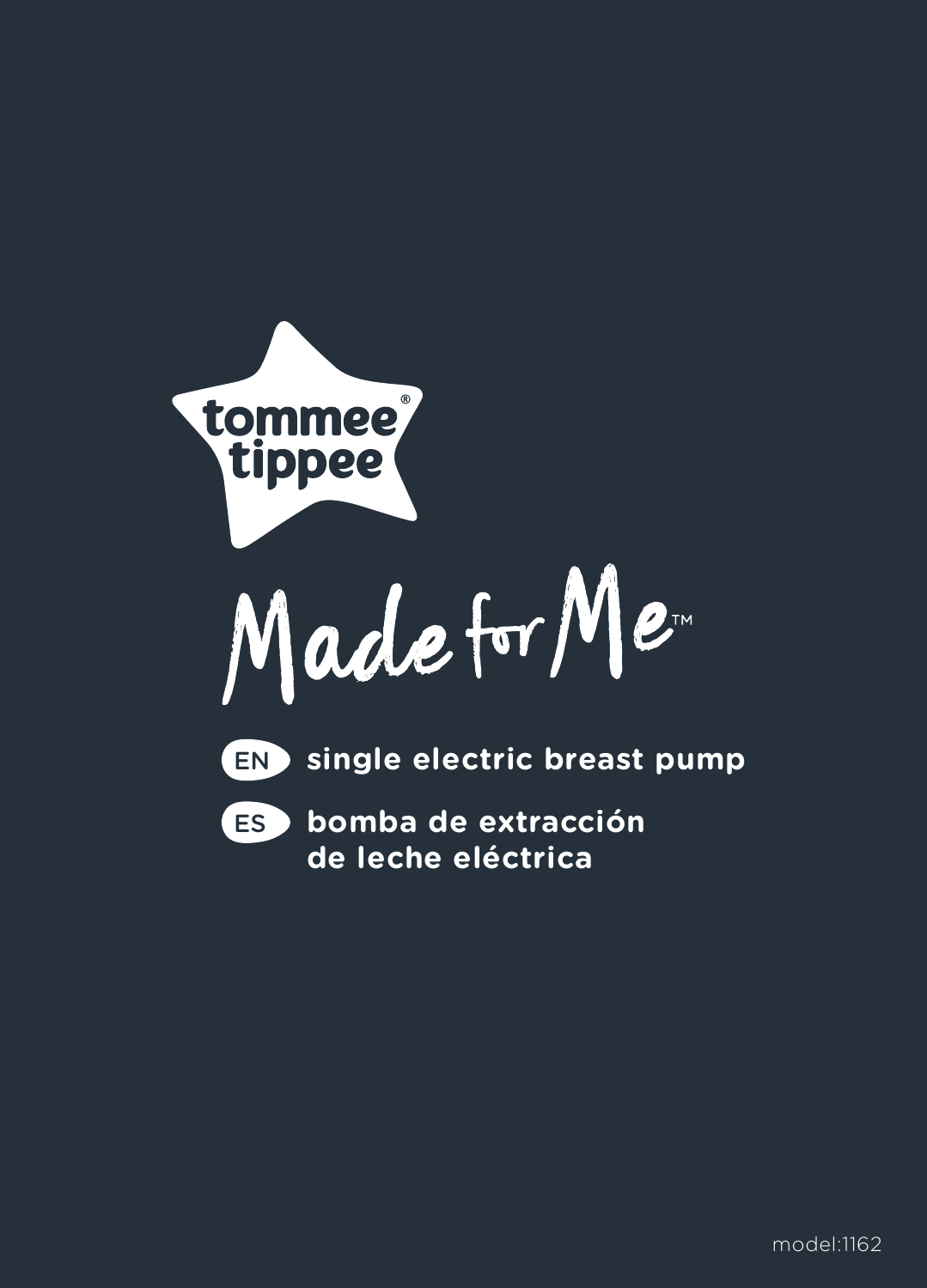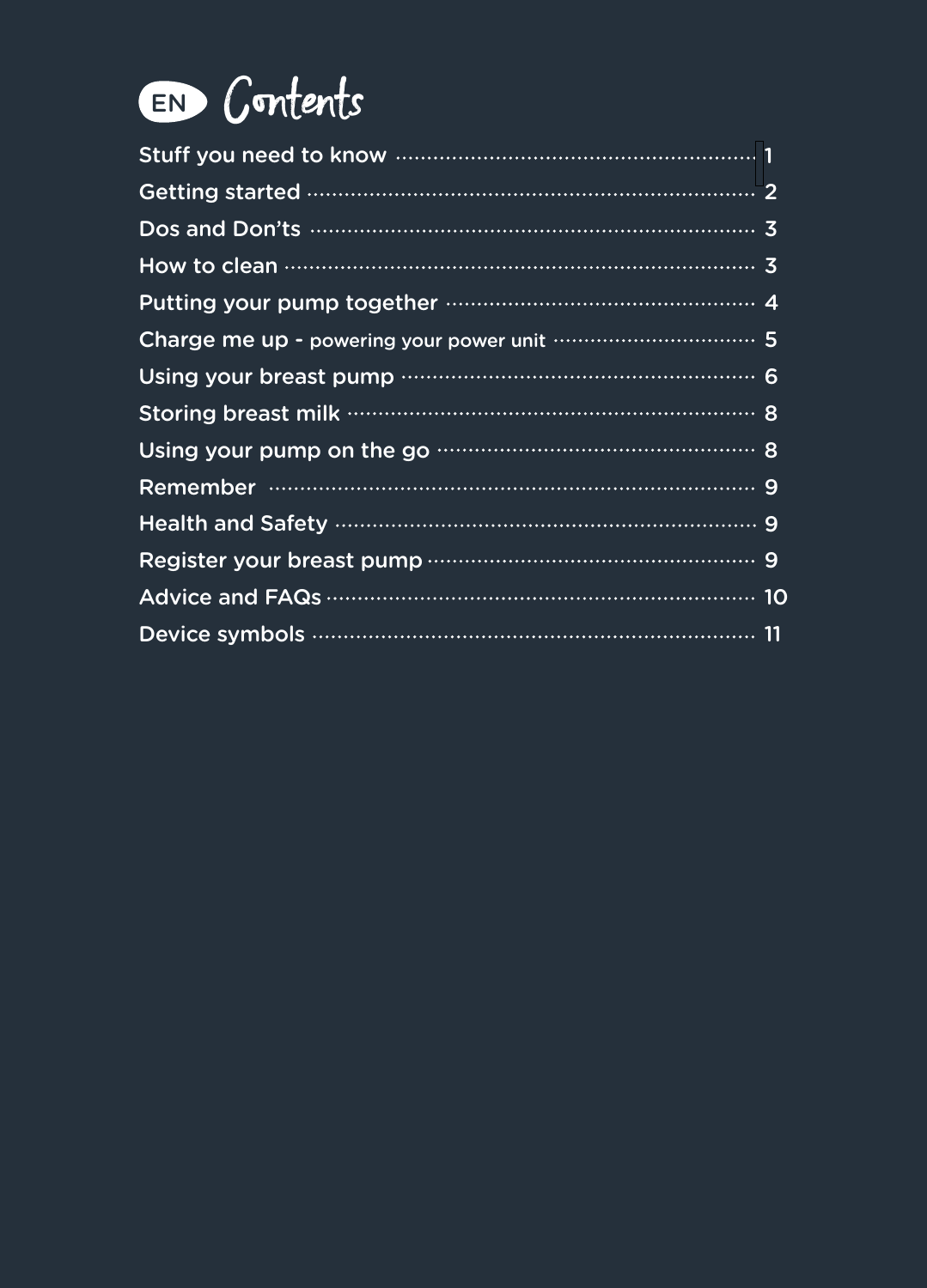# Mom, you're one of a kind.

Treat yourself like the true wonder you are and let us support you through your unique breastfeeding experience with the Made for Me™ range from Tommee Tippee.

Your Made for Me™ electric breast pump has a soft, cushioned silicone cup that's gentle on your breasts. And it's powered by a slimline, lightweight, portable power pack so that you can use it wherever you need to.

Made especially for you because you're a one off…

Check out the rest of our Made for Me™ range, designed to help you on your breastfeeding journey. **www.tommeetippee.com.**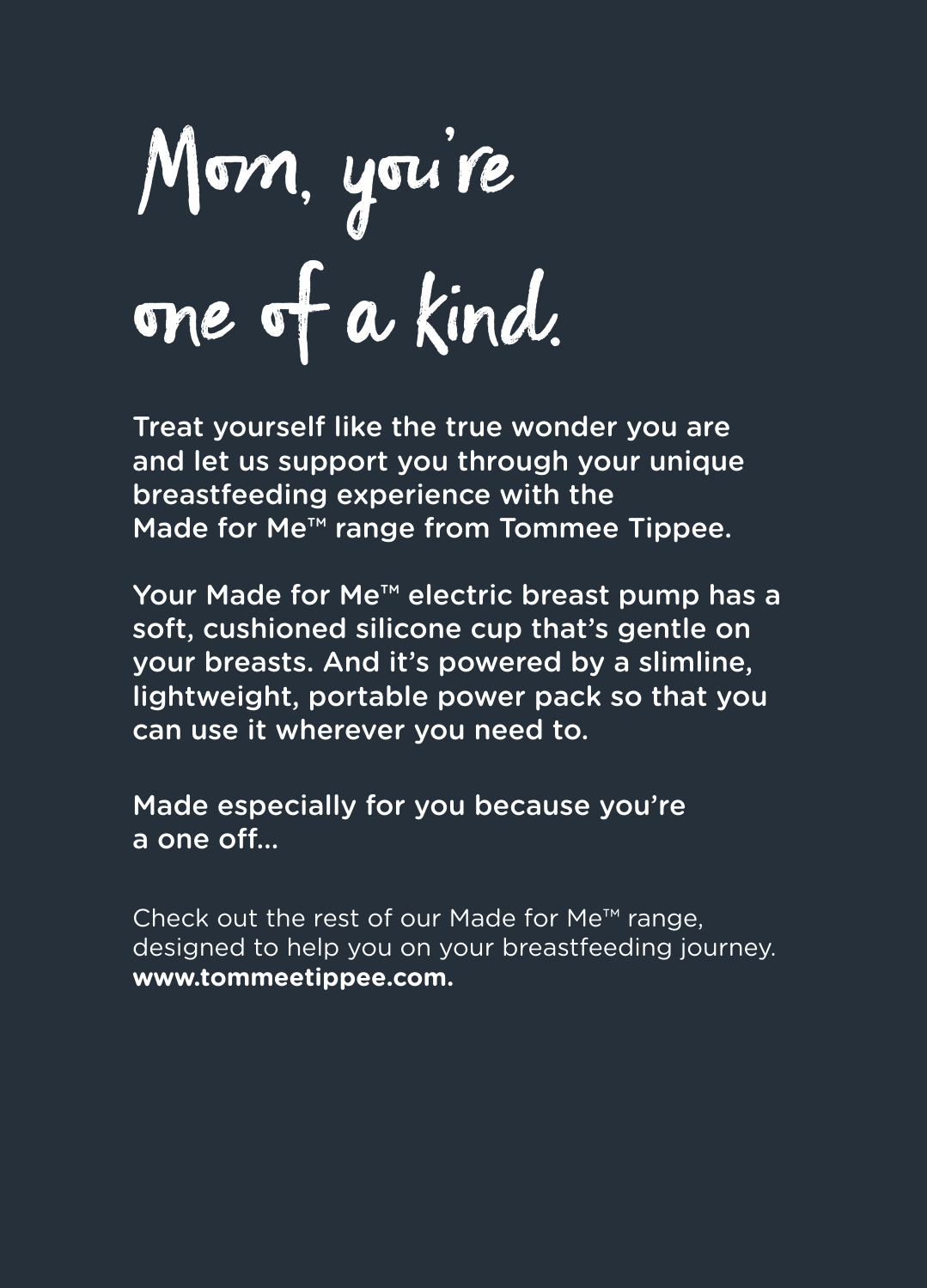# Stuff you need to know...

EN

# IMPORTANT SAFEGUARDS

Please keep this instruction guide for future reference as it includes important information.

You can also find these instructions at tommeetippee.com.

- This appliance is intended for domestic use only.
- To protect against fire, electric shock and injury to persons, do not immerse motor unit, USB cable, or air tube in water or other liquid.
- Do not place the power unit in a microwave oven or steam sterilizer.
- DO NOT WASH the air tube. This will result in bacteria build up and can lead to pump failure. Washing or sterilizing the air tube will invalidate the warranty and will damage the power unit.
- Do not place the air tube in a microwave or electric steam sterilizer or boiling water as it will melt.
- Misuse of the appliance may result in the risk of fire, electric shock and/or personal injury.
- Do not clean with solvents or harsh chemicals.
- This appliance should not be used or played with by children. Keep the pump, its air tube and USB cable out of reach of children under 8 years old.
- The appliance can be used by persons with reduced physical, sensory or mental capabilities or lack of experience and knowledge if they have been given supervision or instruction concerning use of the appliance in a safe way and understand the hazards involved.
- User maintenance, other than cleaning and sterilizing is not required.
- Do not open the power unit, it contains no user serviceable parts and will invalidate the warranty.
- Do not operate any appliance with a damaged USB cable or motor casing. If the appliance malfunctions or has been damaged please contact tommeetippee.com.
- If the damage is from new the unit must be returned to manufacturer.
- Do not leave the appliance in direct sunlight.
- Do not store below freezing or above 113F.
- If damaged within a retail warranty period, this appliance should be exchanged at place of purchase. The manufacturer will then be made aware.
- Do not use any accessories other than those supplied with this appliance.
- The appliance should not be used adjacent or stacked with other equipment as the two appliances may interfere with each other.
- Do not allow appliance to come into contact with oil-based foods (e.g. oil/ tomato based sauces) as staining will occur.
- This appliance is a personal care product and therefore cannot be returned once opened, unless faulty.
- The USB cable should only be used with USB sockets that are rated 2A or lower.
- Do not plug the USB cable directly into a electric power outlet.
- Do not use whilst in transit.

For domestic use only - not intended for commercial or institutional use.

# SAVE THESE INSTRUCTIONS

Any questions? Visit our website tommeetippee.com.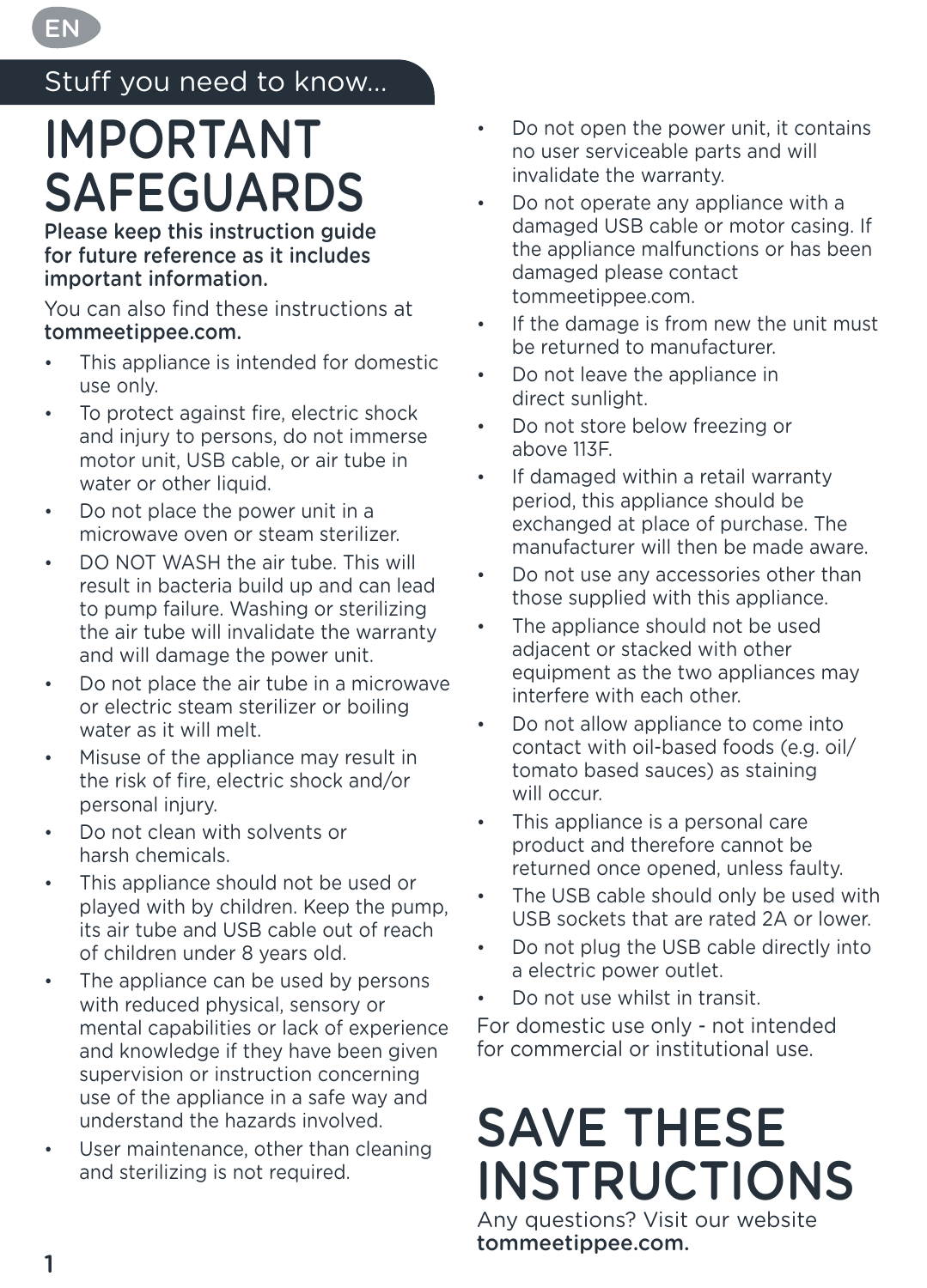# Getting Started

Mom, we know you have a lot to think about, but can we suggest that you get to know your breast pump before you need to start using it? It should make for a more relaxed experience, and you'll soon be an expert at this (as well as many other new things).

#### Get to know your breast pump

You may be wondering how your breast pump handset fits together. Don't worry, it will soon become second nature.

#### You can wash these parts:

- A. Cup rounded, soft silicone part that fits into the horn to sit comfortably against your breast. Gently massaging to stimulate your milk flow.
- B. Horn trumpet shaped part that supports the cup while you use the pump.
- C. Body duck-shaped part that you hold and connects the horn and cup to your bottle.
- D. Duck-bill valve (purple) small one-way valve that lets breast milk into your bottle, but doesn't let it back through as you move around.
- E. Diaphragm small, transparent cup-shaped part that keeps the "wet" side and the "dry" side of the breast pump separate. This makes it a closed pump system.
- F. Diaphragm cap seals to the diaphragm.
- G. Lid (purple) allows you to connect the air tube to the pump, and close the pump handset.

Together, these parts form your breast pump handset.

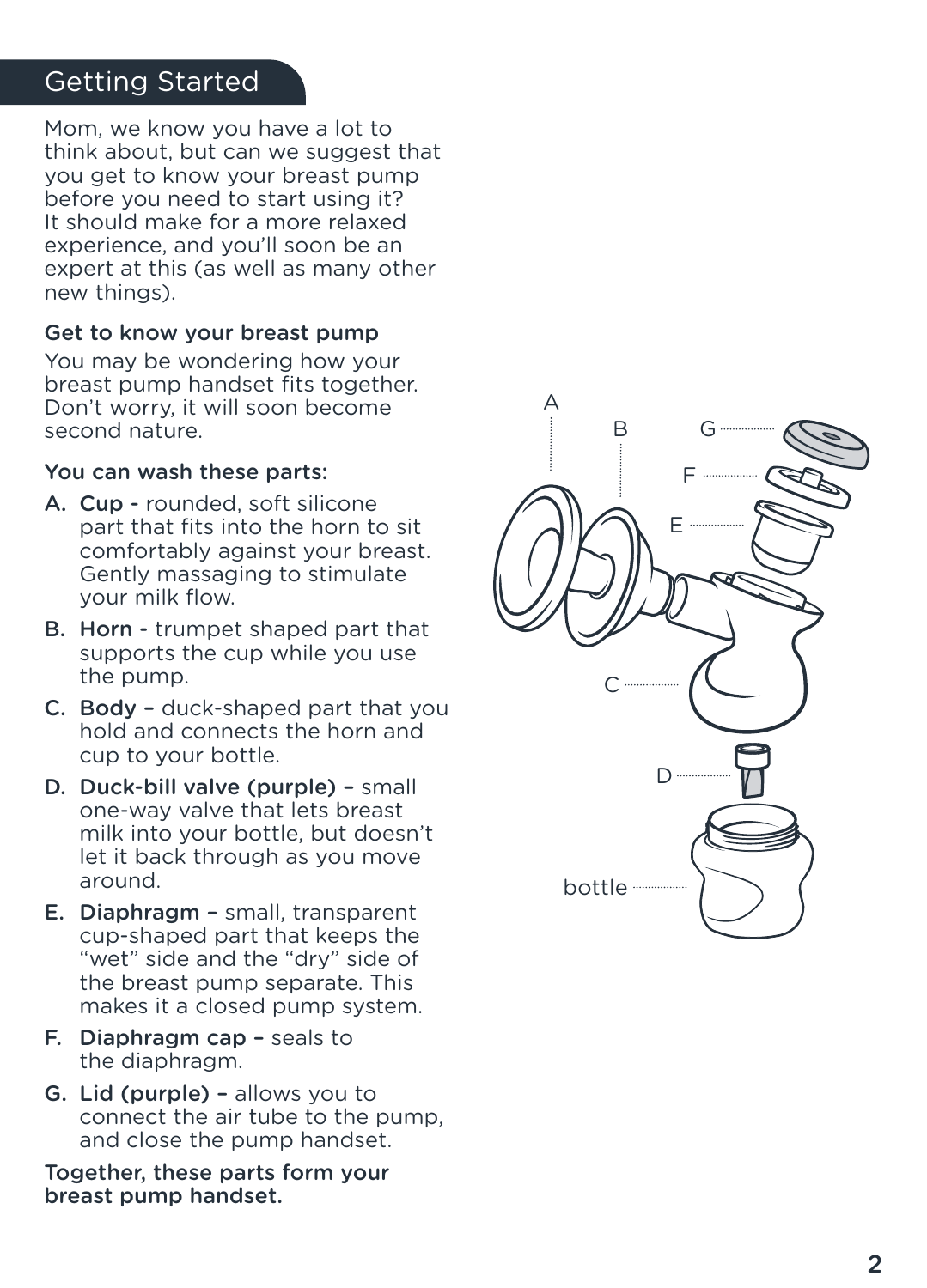#### DO NOT wash these parts:

Air tube – plastic tube with purple connectors at each end that attach your breast pump to the power unit.

Power unit – small, portable motor that powers the massage and expression features of your breast pump.

- A. Power/mode button use to turn pump on and off and switch between massage and expression / pump modes
- B. Increase suction power.
- C. Decrease suction power.
- D. LED display shows mode, time and charge level.
- E. Air tube connector connect your air tube to the power unit here.

# Dos and Don'ts

DO wash your hands with soap and water and dry thoroughly before handling your breast pump.

DO thoroughly clean and sterilize all the parts of your breast pump that come into contact with milk, following the instructions below. Do this before you use it for the first time and after every use.

### How to clean

Separate each part of the pump handset and wash in clean soapy water. Don't use water that you've used for cleaning other products. DO NOT wash the air tube.

Rinse thoroughly with clean water.

You can also wash the pump handset parts in the top rack of a dishwasher. Place the purple duck-bill valve in the cutlery rack or dishwasher basket to keep it safe.

- F. USB socket connect this to a USB power source (rated 2A or lower) to recharge.
- G. Carry loop makes it easy to move around while using the pump.



DON'T wash or sterilize the air tube. This can cause bacteria to build up in the tube and will damage the power unit.

DON'T wash, sterilize or heat the power unit. This is dangerous and will damage your power unit.

Sterilize all parts of the pump handset using either cold water sterilization, microwave sterilization, boiling water, or electric steam sterilization.

#### DO NOT sterilize the air tube.

For best results use Tommee Tippee electric or microwave sterilizers.

If you need to clean the power unit, USB cable or air tube, wipe the outside with a clean damp cloth.

DO NOT wash any of these parts.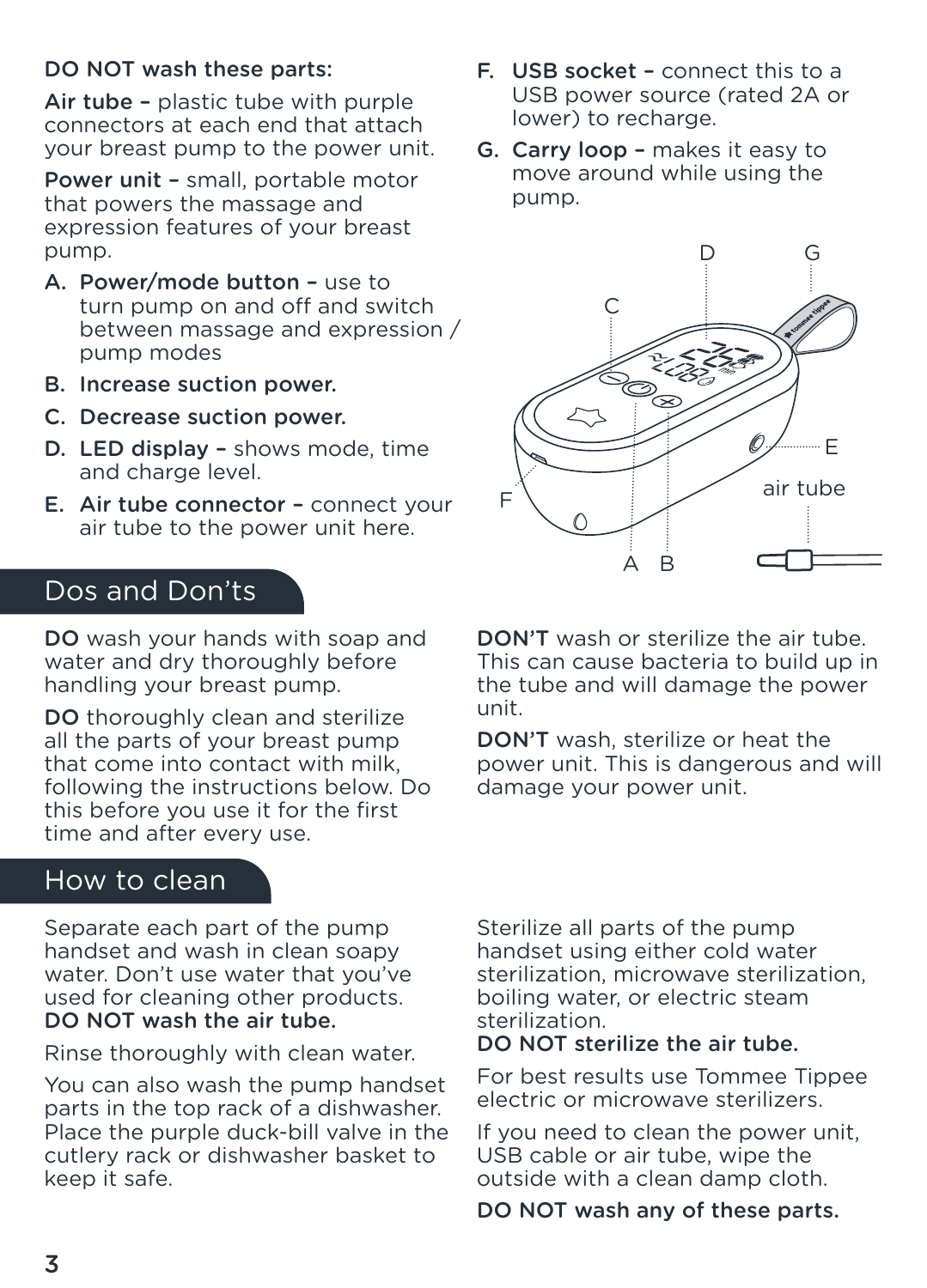# Putting your pump together

Each time you use your breast pump, check all parts of the pump and power unit for any damage.

Wash your hands with soap and water and dry thoroughly before handling your breast pump.

Make sure that all parts of the pump have been washed, cleaned and sterilized, and are completely dry.



Place the clear diaphragm in the top of the body and push down gently to get a good seal.

Once you've fitted and used it, you don't have to take the silicone cup out of the horn unless milk or dirt becomes trapped inside. Then you can ease the edges of the cup from the horn and gently pull them apart for cleaning.



5. Now smooth the lip of the silicone cup around the narrow end of the horn in the same way.



6. Push the horn with cup attached onto the body until it's fully engaged and secure. Turn your pump handset upside down.

- 2
- 2. Place the clear diaphragm cap over the diaphragm and push down gently to seal.



3. Place the purple lid over the top of the body and turn it clockwise until it clicks closed.



4. Push the soft, silicone cup into the widest part of the horn and smooth its lip evenly over the edge.

Work your way all around the rim to make sure the cup fits smoothly, evenly and securely. The two dimples in the cup should be clear to allow air into the horn.





- 7. Insert the purple duck-bill valve. Gently squeeze the sides of the valve to make sure it's open.
- 8. Screw in a Tommee Tippee Closer to Nature or Advanced Anti-Colic bottle. This breast pump is designed to fit all Tommee Tippee Closer to Nature and Advanced Anti-Colic bottles (excludes Tommee Tippee Closer to Nature glass bottles) and Express & Go / Pump & Go milk pouches with adaptor rings.



9. Place the assembled pump on a flat surface. Connect one end of the air tube to the purple lid of the pump body and the other to the power unit. It goes in the hole at the side.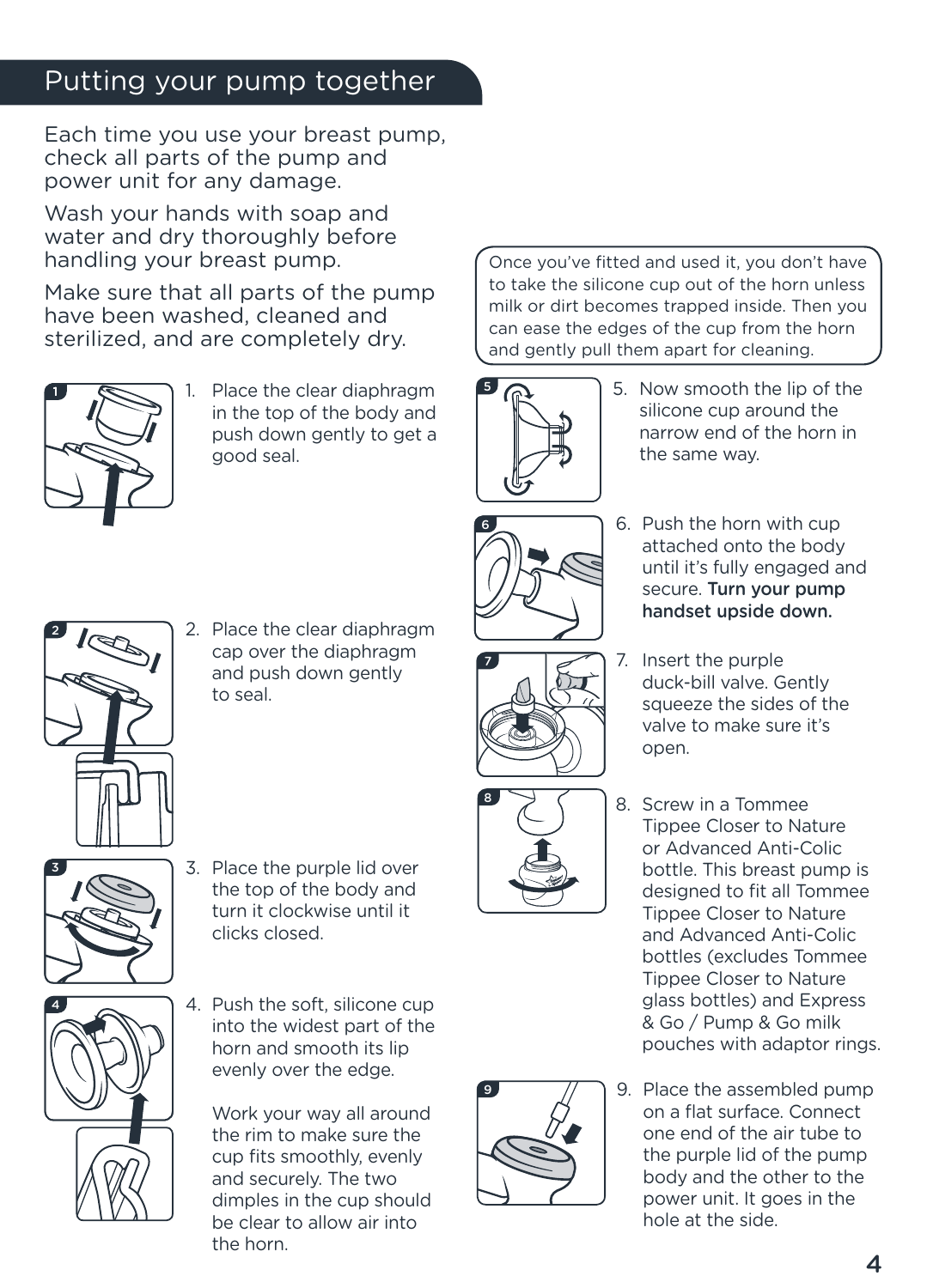# Charge me up - powering your power unit

The power unit for your breast pump uses a battery similar to the one in your mobile phone. Charge it up so that you can power your breast pump anywhere and even move around while you're using it.

The power unit will come with some charge in it, but you should fully charge it before first use.

#### To charge the power unit



1. Connect one end of the USB cable into your power unit and the other to a USB power outlet (rated 2A or lower) e.g. a mobile phone charger, laptop, USB battery pack, in-car USB socket or USB wall socket. DO NOT connect a USB cable directly into a standard electric power outlet.



2. The LED battery icon will flash to show that your power unit is charging. Charge until all 3 bars are full. Charging time may vary depending on voltage and equipment used, from 3-6 hours.



3. When it's fully charged all three of the LED lights will remain on.

You can attach your breast pump to the power unit and use it while the battery is charging. It just means you need to stay close to the USB power source.

What do the symbols mean?



Battery fully charged.





Battery Charging.

Battery Level.



Low charge - you have up to 15 mins of power left.



Massage mode – soft massage interspersed with pumping action to encourage milk flow.



Express mode – regular pumping action to express milk.



Level Massage - 5 levels. Express - 9 levels.

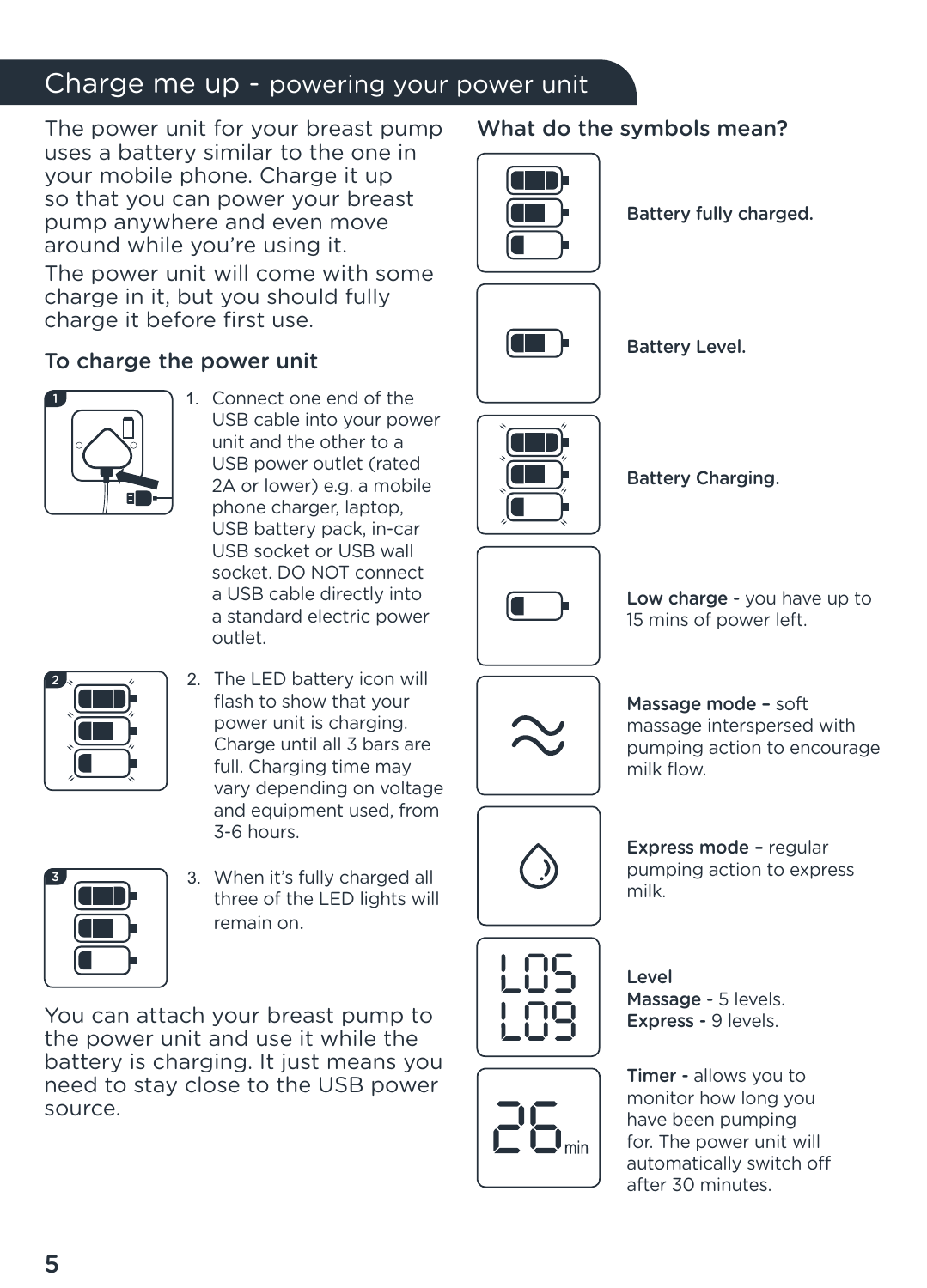# Using your breast pump

You've cleaned and assembled your breast pump, powered up your power unit. You're prepped and ready to go...

The best time to use your breast pump is after the first feed of the day (unless your breastfeeding advisor has told you something different).

Make sure hands are washed and dried before touching your breast pump or body, and breast pump parts are washed and sterilized.

Get yourself in a comfortable position, sitting, standing or half-lying. The important thing is to keep the pump handset vertical while you hold it against your breast. You'll also need a flat surface nearby to put the pump and bottle on when you're done.



- 2
- 1. Hold the pump handset around the narrow neck of the body. Hold it in whichever hand feels most comfortable. As you use it, you may find it's more comfortable to cup your hand around the bottle. Do not hold it by the air tube.
- 2. Place the soft silicone cup attached to the horn over your breast so that it creates a seal all the way around with your nipple at the center of the hole, you don't need to cover the whole of your areola or breast with the horn, so don't force it. It should sit comfortably. If it doesn't feel right, relax and reposition.
- 3
	- 3. Once you're ready, press and hold the power button on the power unit. The pump will start with a gentle massage rhythm that mimics the way your baby latches to your nipple to help you begin to produce milk. It will give you 10 short pulses and one longer pump.



5

6

4. After about a minute, the pump will automatically move to more powerful massage settings. If you want to move on onto a more powerful setting, press the "+" button.

If you want to move to a less powerful and shorter massage settings, press the "-" button. A more powerful setting doesn't necessarily make your milk come any faster. Remember, it's not a race; it's about what's comfortable for you.

- 5. Once you feel or see your milk, you can switch to Express/Pump mode. This gives you a more regular and prolonged pumping action to help you express milk. Press the power/mode selection button once to switch to Express/Pump mode.
- 6. To move to a more powerful and longer pump setting, press the "+" button. To move to a less powerful and shorter pump setting, press the "-" button. The power will automatically shut off after 30 minutes of express/ pump mode.

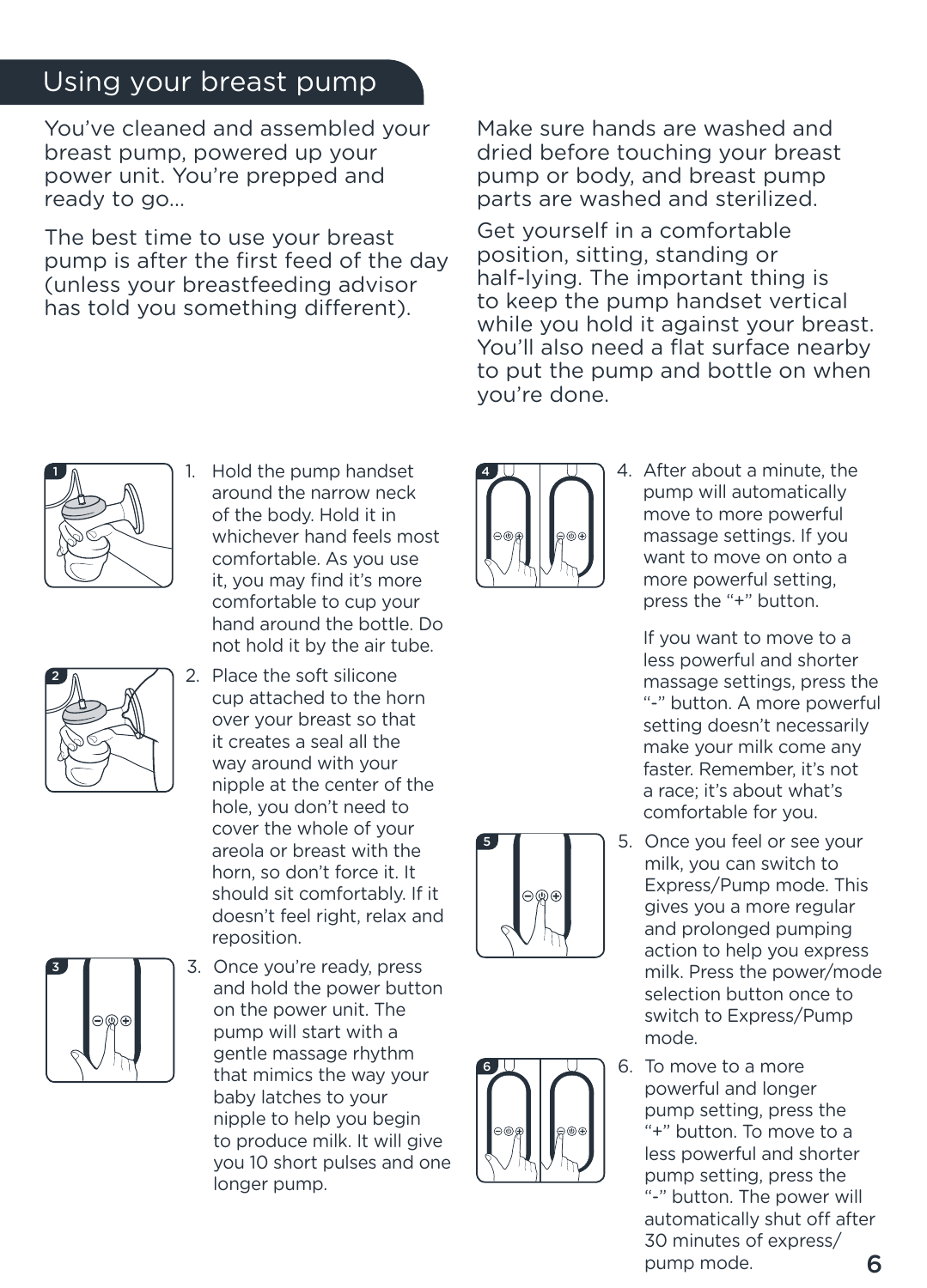#### When you want to stop expressing

• When your milk is no longer freely flowing, press and hold the power button on your power unit to turn off the pump.



- Disconnect the air tube from the body lid and gently unscrew your bottle from the pump.
- You can store your breast milk in this bottle, by adding a clean sterilized lid or nipple and hood (see Page 8 for storage advice). Or decant it into another clean, sterilized bottle or pouch to feed it to your baby.
- When you've finished using the pump, disassemble all the parts and clean and sterilize as outlined in the cleaning section on Page 3. Don't clean or sterilize the air tube.
- Plug your power unit into a USB charging point (rated 2A or lower) to recharge it ready for next time.
- If you want to pause during pumping to change position, or move down to a lower setting that's absolutely fine. It's okay to remove the pump from your breast at any time. You can always come back to it later.
- You can use the built-in timer to monitor how long you're expressing for. The power unit will automatically shut off after 30 minutes of expressing.

If using this breast pump is more painful than when you breast feed, stop using it immediately.

The soft silicone cup should feel comfortable against your breast.

When pumping your nipple should sit comfortably in the center of the silicone cup and will be extended down the tube by gentle suction. The pump creates a seal around your areola and nipple. You do not need to cover the whole of your areola or breast with horn. Do not force your breast or nipple into the horn.

Don't tilt the bottle while expressing. Keep it upright to keep your milk flowing into the bottle.

You don't need strong suction to express milk from just behind your nipple. Use the mode and power setting that feels most comfortable for you. This may be different at different times of day or at different stages of your breastfeeding experience.

The illuminated LEDs and quiet pump unit allow you to use the pump at night without disturbing others when you want to keep the lights low.

Attach the purple carry loop to a belt loop or clip to help you carry the portable power pack around and free up one hand while expressing or moving around.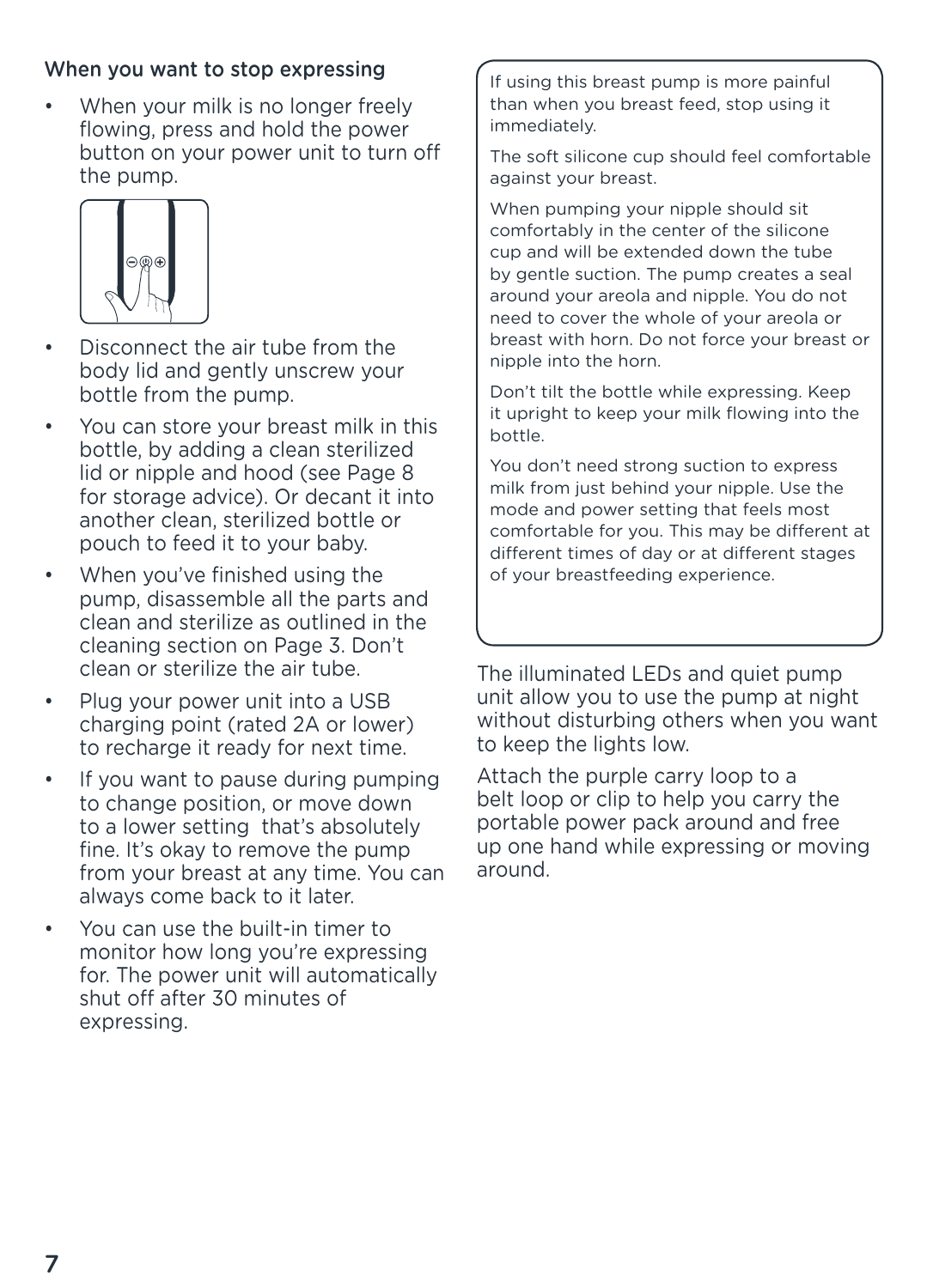| Method of storing milk       | Use<br>within | <b>REMEMBER</b>                                                                                                                                                                                                                                                                  |
|------------------------------|---------------|----------------------------------------------------------------------------------------------------------------------------------------------------------------------------------------------------------------------------------------------------------------------------------|
| Room temperature <77F        | 6 hours       | • Never defrost or heat breast<br>milk in a microwave<br>• Never refreeze breast milk<br>• Once defrosted, the breast<br>milk should be kept in the<br>fridge and used within 12<br>hours<br>• Do not boil breast milk<br>• Throw away any leftover<br>breast milk after feeding |
| Refrigerated at 40-50F       | 3 days        |                                                                                                                                                                                                                                                                                  |
| Refrigerated at 32-39F       | 6 days        |                                                                                                                                                                                                                                                                                  |
| Refrigerated before freezing | 24 hours      |                                                                                                                                                                                                                                                                                  |
| Once frozen                  | 6 months      |                                                                                                                                                                                                                                                                                  |
| Defrosted before feeding     | 12 hours      |                                                                                                                                                                                                                                                                                  |

- When you want to freeze breast milk, allow space at the top of your bottle for it to expand. It's easiest to freeze breast milk in individual feed quantities of 2-4oz / 60-125ml.
- Your breast milk may separate out into layers when you store it. Give it a shake to remix it thoroughly before feeding your baby.

# Using your pump on the go

Your Tommee Tippee Made for Me™ electric breast pump is designed to give you the freedom to express breast milk at home, at work or anywhere that's comfortable for you. With the portable, rechargeable power pack you don't need to be connected to a power socket to use it, so you can even move around as you're expressing.

- Thaw frozen breast milk in the fridge or by standing your bottle in lukewarm water until it has reached body temperature. Or use a Tommee Tippee bottle warmer.
- If you want to take expressed milk out and about with you, make sure it stays cold or frozen until you need to feed your baby.

#### Important things to remember:

- To keep your breast pump sterile on the go, carry it in a Tommee Tippee Travel and Microwave Sterilizer bag. Do not put the power unit or air tube in the sterilizer bag.
- Always store your breast pump handset and power unit in a cool, dry place away from heat and moisture and out of direct sunlight.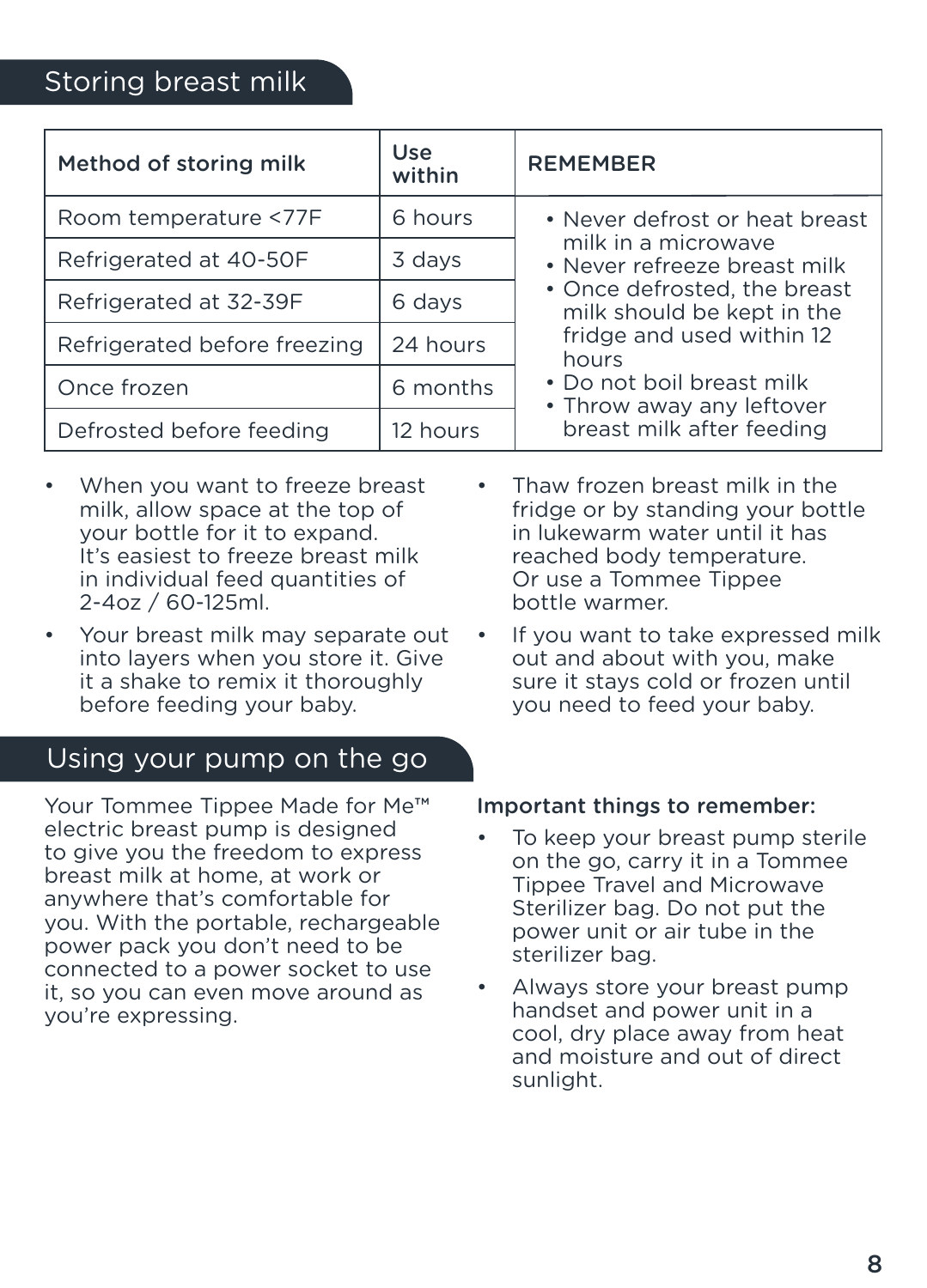# Remember

#### DO

- $\sqrt{ }$  Do always wash your hands and any surfaces that your breast pump will come into contact with.
- $\checkmark$  Do follow the cleaning, sterilizing and set up instructions in this guide. Do this before you use it for the first time and after every use.
- $\checkmark$  Do keep the pump away from direct sunlight.
- $\sqrt{\phantom{a}}$  Do unplug from USB power supply when fully charged.

### Health and Safety

- Keep your breast pump and anything else you use around breastfeeding clean. Wash all the washable parts of your pump and sterilize them before using.
- Don't place furniture or other obstructions on the USB cable or air tube, and make sure no one can step on or trip over them. Keep them well out of reach of your baby and any young children.

### Register your breast pump

#### Why register?

- Get an additional year's warranty completely free of charge.
- Get support more quickly as we'll already have information about you.
- You'll be the first to hear about any product information updates.

Visit tommeetippee.com/ product-registration to register. It's quick and easy.

#### DON'T

- × Don't clean with solvents or harsh chemicals.
- × Don't use whilst driving or operating machinery.
- × Don't use whilst bathing or showering – it is not waterproof.
- × Don't use whilst sleeping.
- × Don't use in temperatures below 50F.
- × Don't use if the USB cable or motor unit is damaged.
- × Don't share your breast pump with other moms.
- Keep the USB cable and air tube away from hot surfaces such as radiators and central heating pipes.
- Never use your breast pump power unit with anything except a certified USB power supply.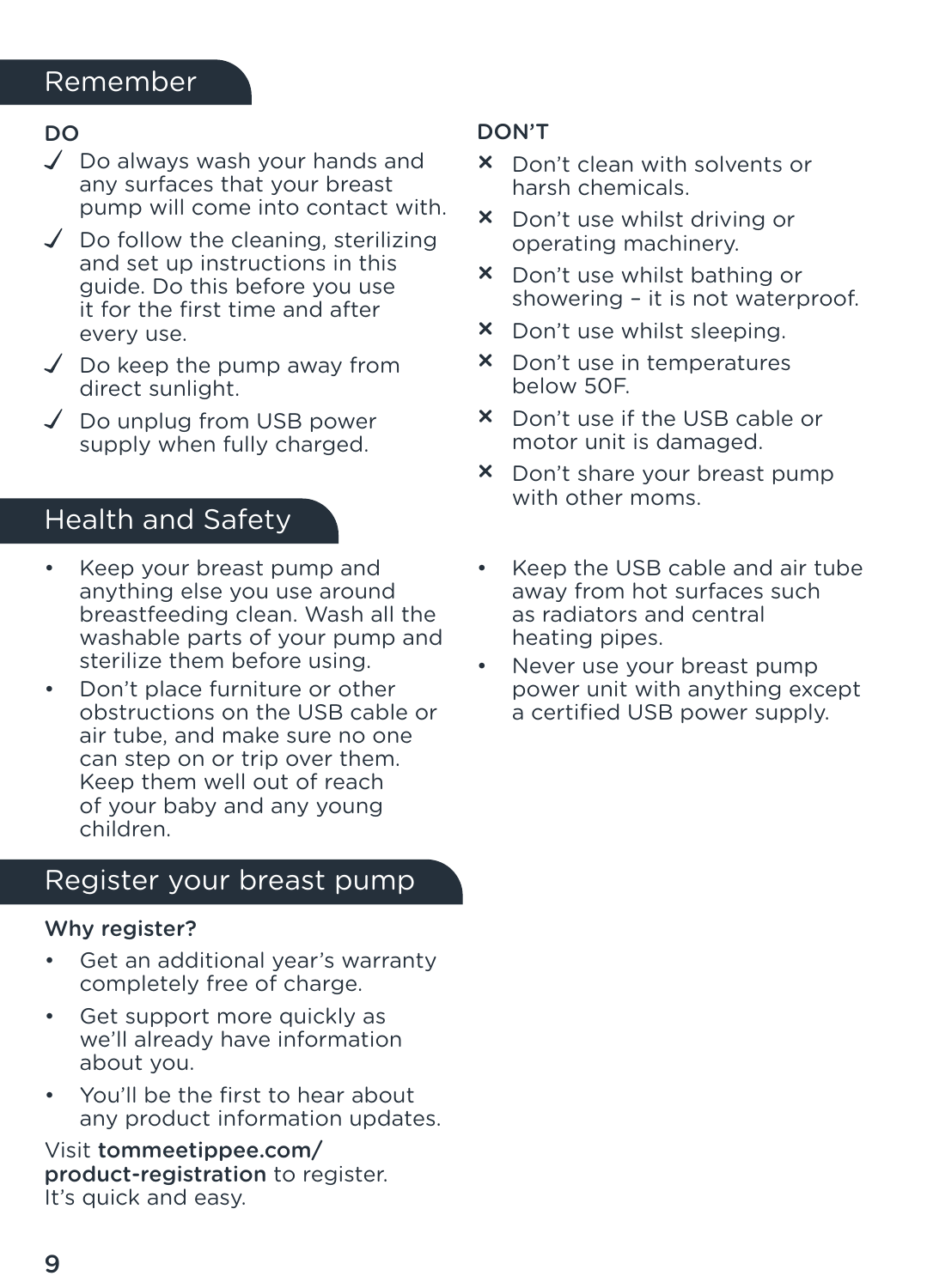#### Get comfortable with your breast pump

- Unless you've been told otherwise, the best time to try your breast pump for the first time is after your baby's first feed of the day.
- Make sure you're in a comfortable position and try to relax.
- You're not trying to suck milk out. It comes from just behind your nipple. Start with the mode and power that feels most comfortable and allows you to express your milk.
- Using your breast pump shouldn't hurt. If it does, try a gentler setting. Then check your breasts. If you have any red or hot areas, stop using the breast pump and get in touch with your breastfeeding advisor as soon as possible.
- Every mom is different. You may only produce a little milk, or flow freely. You may produce more milk at different times of the day (morning or evening) or different volumes from one breast to another. The Tommee Tippee electric breast pump allows you to choose different settings to suit you at different times.
- Don't continue using the pump once your milk has stopped coming. Give your breasts a break.

#### FAQs

#### Help – there's no or very little suction. What can I do?

It's most likely that there's some air getting in somewhere, which means the pump won't work properly.

- Check that the air tube is connected securely at both ends and there are no kinks in it.
- Make sure that the soft silicone cup is securely attached to the horn at the top and bottom and forms a comfortable seal around your breast. Adjust your position if you need to.
- Check the duck-bill valve is clean and opens easily. Give it a gentle squeeze if it's stuck.
- Check the diaphragm and diaphragm cap are secure and there are no signs of damage.

#### Will milk get sucked into the power unit?

No. If you have fitted the diaphragm and cap properly, the air tube and pump are separated from your milk and can't come into contact with the power unit. It's what's known as a closed pump.

#### Why do I have to use a Tommee Tippee bottle?

The Tommee Tippee Made for Me™ electric breast pump is designed to be a perfect fit for Tommee Tippee bottles and pouches (excludes Tommee Tippee Closer to Nature glass bottles). You may get leaks and spills if you use other brands of bottles and containers that don't fit correctly.

#### The LED lights on the power unit flicker. Should I be worried?

We've put a lot of power into a small portable power unit, so if you use the highest levels you may notice that the LED lights dim or flash. This is nothing to worry about. It's just more power going to the pump motor.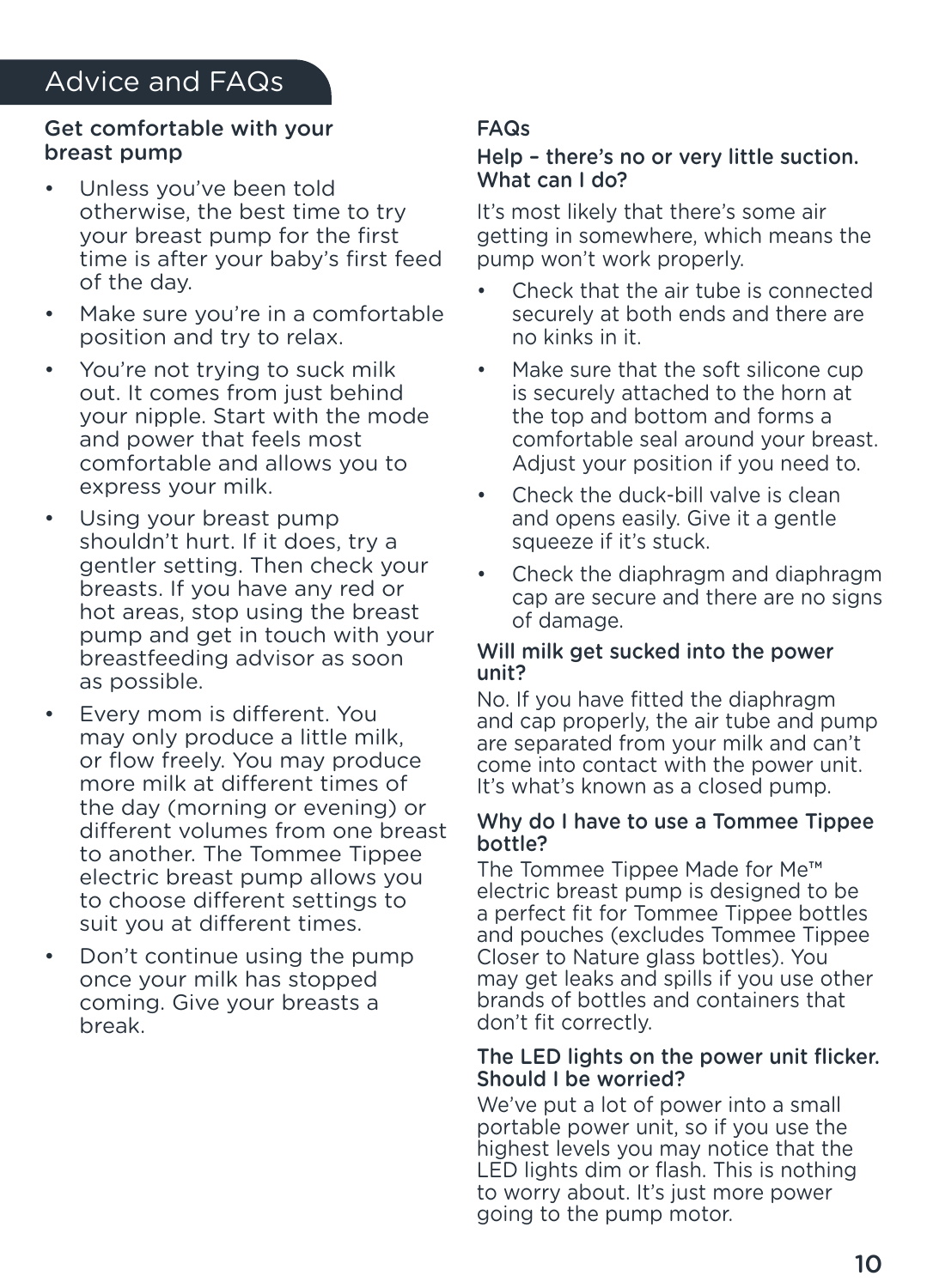# Device Symbols



IP21 Indicates that the unit is resistant to condensation and finger entry.



Compliance with Federal Communications Commission **Requirements** 



Keep the device dry



The product contains a Lithium Ion Battery

Voltage 5v= Power 3.5W The power and voltage consumed by the device when pluged into a USB socket



The product is double insulated (Class II Appliance)



In some countries this is a medical appliance and this indicates that this product has Applied Parts



Warning!



Serial number

# Transport and Storage Condition

Temperature: 32 F - 113 F Humidity: 10% - 85% Atmospheric pressure: 850Hpa - 1060Hpa

# Working condition

Rated temperature range: 50F - 104F Rated relative humidity: 10% - 85% Rated atmospheric Pressure: 850Hpa - 1060Hpa Long-term storage should be kept in a dry and cool place.

- 1. This equipment has been tested and found to comply with the limits for medical devices in EN60601-1-2. These limits are designed to provide reasonable protection against harmful interference in a typical medical installation.
- 2. This equipment generates, uses and can radiate radio frequency energy and if not installed and used in a accordance with the instructions, may cause harmful interference to other devices in the vicinity. However, there is no guarantee that interference will not occur in a particular installation.
- 3. If this equipment does cause harmful interference to other devices, which can be determined by turning the equipment off and on, the user is encouraged to try to correct the interference by one or more of the following measures:
- Reorient or relocate the receiving device.
- Increase the separation between the equipment.
- Connect the equipment into an outlet on a circuit different from that to which the other device(s) are connected.
- Consult the manufacturer or field service technician for help.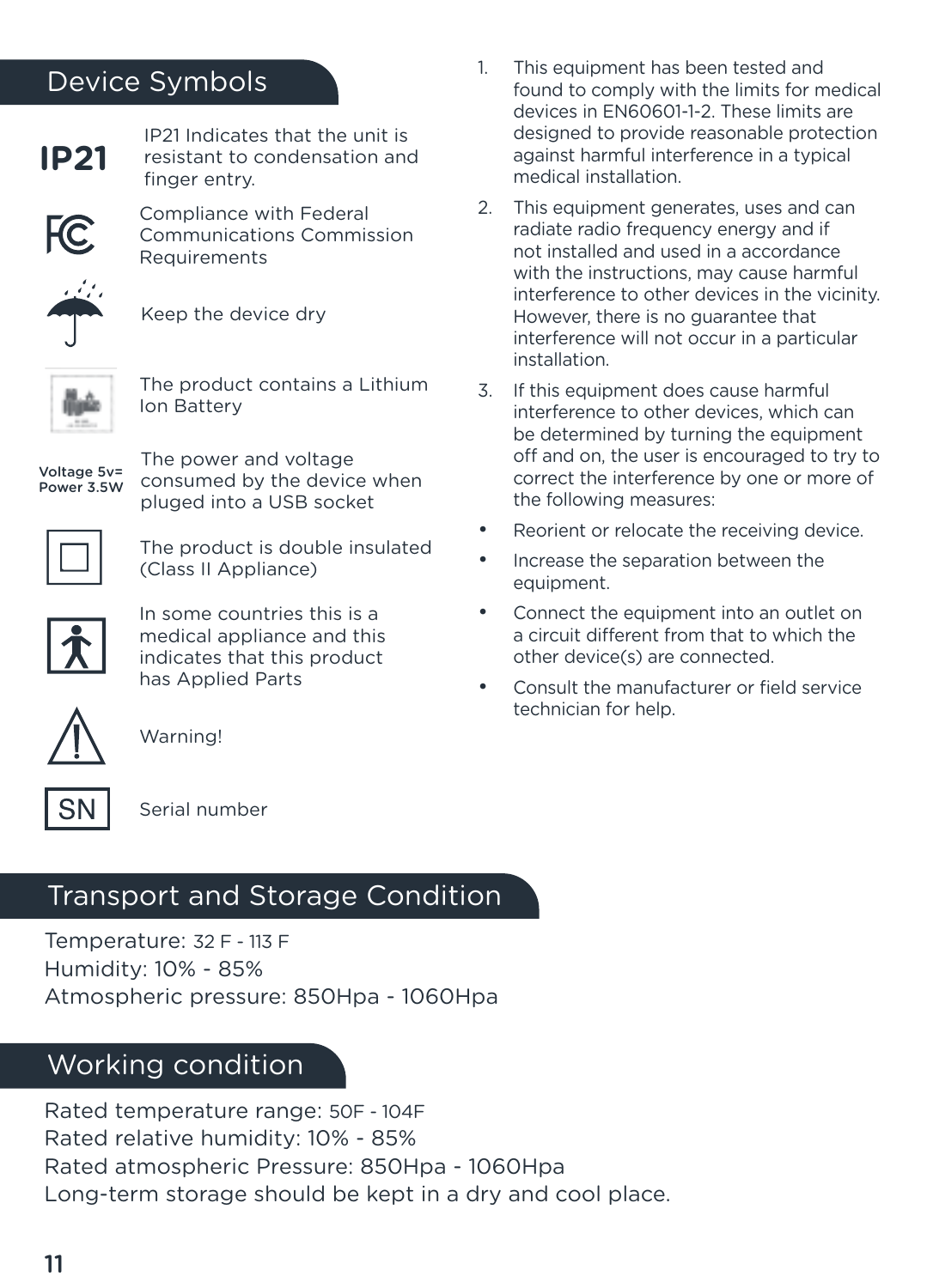

| Cómo utilizar su extractor de leche fuera de casa  21 |
|-------------------------------------------------------|
| Recuerda ……………………………………………………………… 22                  |
|                                                       |
|                                                       |
|                                                       |
|                                                       |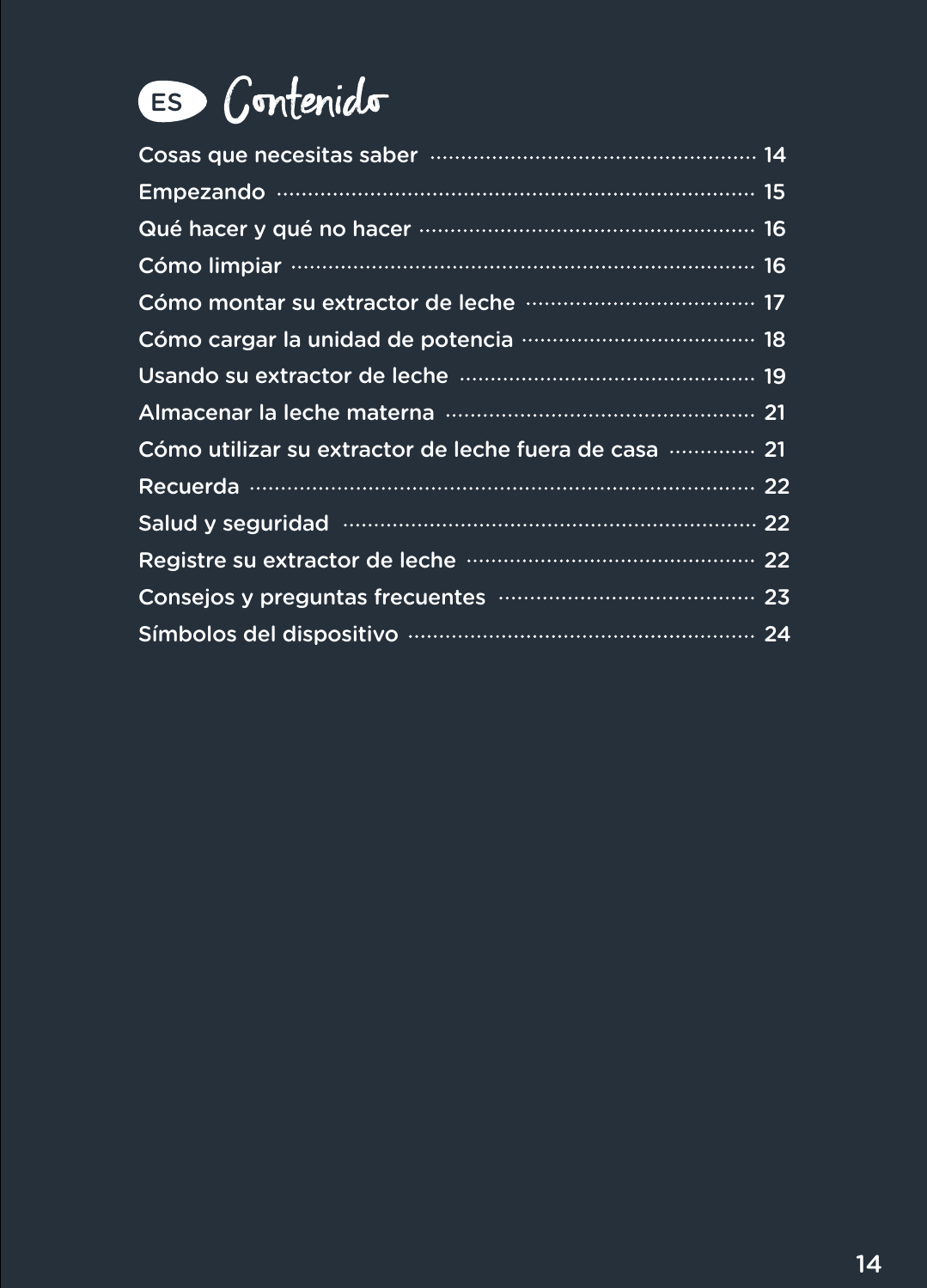Mamá, eres única.

Trátese como la verdadera maravilla que es y permítanos apoyarla durante su experiencia única de lactancia materna con la gama Made for Me™ de Tommee Tippee.

Su extractor de leche eléctrico Made for Me™ tiene una copa de silicona blanda acolchada que es gentil con sus senos. Y es alimentado por una fuente de energía ligera, compacta y portátil para que pueda utilizarlo cuando lo necesite.

Hecho especialmente para ti porque eres única...

Eche un vistazo al resto de nuestra gama Made for Me, diseñada para ayudarte en su experiencia con la lactancia.

**www.tommeetippee.com.**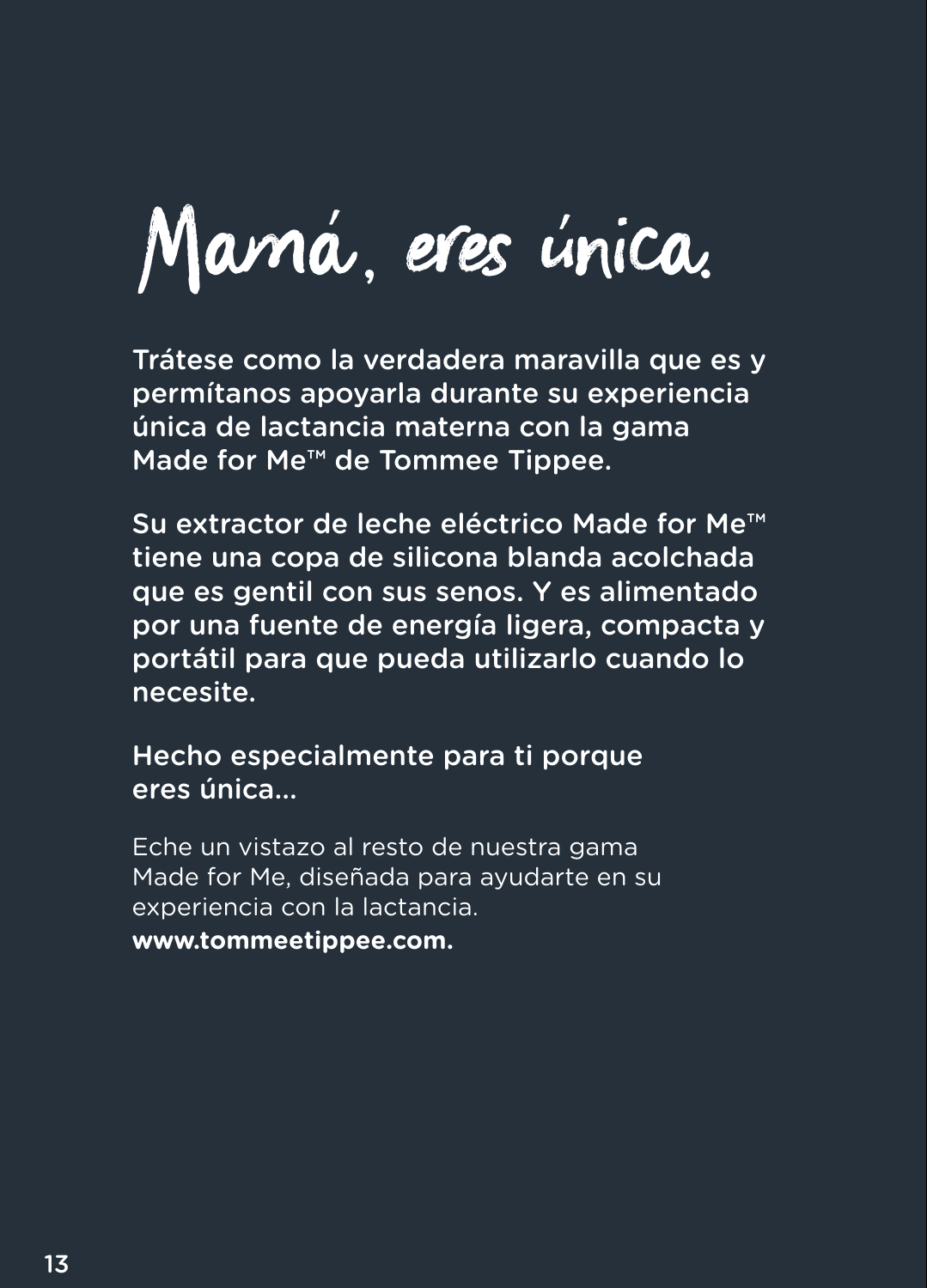Cosas que necesitas saber...

ES

# **iSALVAGUARDIAS** IMPORTANTES!

Guarde esta hoja de instrucciones para referencia futura, ya que incluye información importante.

También puede encontrar estas instrucciones en tommeetippee.com.

- Este electrodoméstico está destinado solo para uso doméstico.
- Para protegerse contra incendios, descargas eléctricas y lesiones a personas, no sumerja la unidad del motor, el cable USB o el tubo de aire en agua u otro líquido.
- No coloque la unidad de potencia en un horno microondas o esterilizador de vapor.
- NO LAVE el tubo de aire. Esto provocará la acumulación de bacterias y puede conducir a la falla de la bomba. Lavar o esterilizar el tubo de aire invalidará la garantía y dañará la unidad de potencia.
- No coloque el tubo de aire en un microondas o un esterilizador de vapor eléctrico o agua hirviendo, ya que se derretirá.
- El mal uso del producto puede ocasionar riesgo de incendio, descarga eléctrica y / o lesiones personales.
- No limpiar con solventes o productos químicos fuertes.
- Esta bomba de extracción no debe ser usado o jugado por niños. Mantenga el aparato, su tubo de aire y el cable USB fuera del alcance de los niños menores de ocho años.
- Esta bomba de extracción puede ser utilizados por personas con capacidades físicas, sensoriales o mentales reducidas o con falta de experiencia y conocimiento si se les ha dado supervisión o instrucciones sobre el uso del dispositivo de manera segura y entienden los riesgos involucrados.
- El mantenimiento del usuario, que no sea limpieza y esterilización, no es necesario.
- No abra la unidad de alimentación, no contiene piezas reparables por el usuario e invalidará la garantía.
- No opere ningún aparato con un cable USB o carcasa del motor dañados. Si el aparato funciona mal o se ha dañado, comuníquese con tommeetippee.com.
- Si ve daños visibles en el paquete al recibirlo, devuelva la unidad al fabricante.
- No deje la unidad a la luz directa del sol.
- No almacene por debajo de cero o por encima de 45 ° C.
- Si se daña dentro de un período de garantía minorista, este producto debe cambiarse en el lugar de compra. Entonces se informará al fabricante.
- No utilice accesorios que no sean los suministrados con este aparato.
- El dispositivo no debe usarse adyacente o apilado con otro equipo, ya que los dos dispositivos pueden interferir entre sí.
- No permita que el producto entre en contacto con alimentos a base de aceite (por ejemplo, salsas a base de aceite / tomate) ya que se mancharán.
- Este producto es un producto de cuidado personal y, por lo tanto, no puede devolverse una vez abierto.
- El cable USB solo debe usarse con tomas USB con clasificación 2A o inferior.
- No conecte el cable USB directamente a una toma de corriente eléctrica.
- No usar mientras está en tránsito.

Solo para uso doméstico - no previsto para uso comercial o institucional.

# GUARDA ESTAS INSTRUCCIONES.

¿Alguna pregunta? Visite nuestro sitio web tommeetippee.com.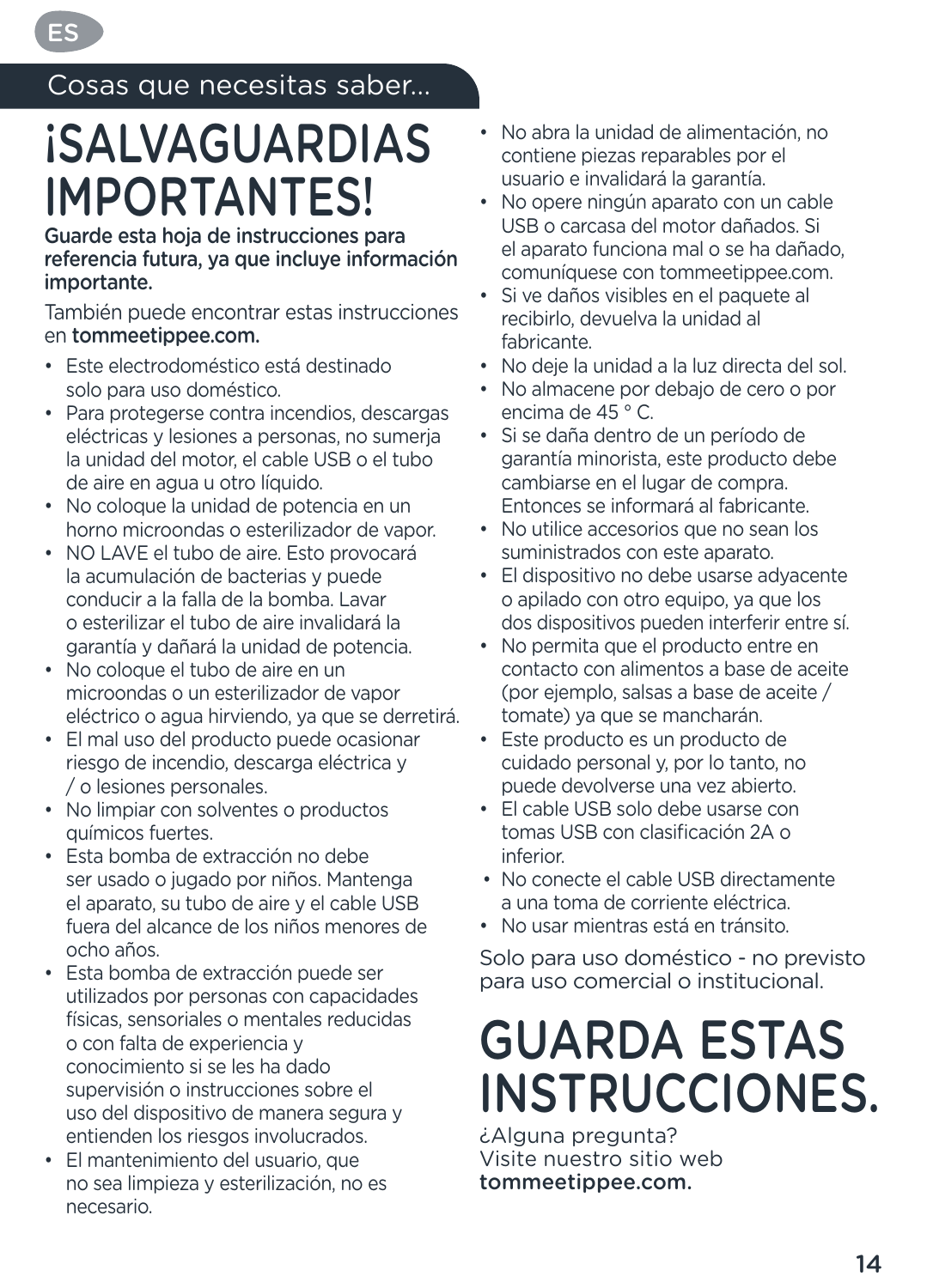#### Empezando

Mamá, sabemos que tienes mucho en qué pensar, pero ¿podemos sugerirte que conozcas tu extractor de leche antes de que necesites comenzar a usarlo? Debería ser una experiencia más relajada, y pronto serás un experto en esto (así como en muchas otras cosas nuevas).

#### Conozca su extractor de leche

Tal vez se pregunte cómo encaja el auricular de su extractor de leche. No se preocupe, pronto se convertirá en una segunda naturaleza.

#### Puedes lavar estas partes:

- A. Copa parte de silicona suave y redondeada que cabe en el embudo para sentarse cómodamente contra el pecho. Masajea suavemente para estimular el flujo de leche.
- B. Embudo pieza en forma de trompeta que sostiene la copa mientras se usa el extractor.
- C. Cuerpo parte en forma de pato que sujeta y conecta el embudo y la copa a su botella.
- D. Válvula de pico de pato (púrpura) – pequeña válvula unidireccional que permite que la leche materna ingrese a su biberón pero no la deja pasar a medida que se mueve.
- E. Diafragma parte pequeña y transparente en forma de copa que mantiene separados el lado "húmedo" y el lado "seco" del extractor de leche. Esto lo convierte en un sistema de bomba cerrado.
- F. Tapa del diafragma sella el diafragma.
- G. Tapa (púrpura) le permite conectar el tubo de aire a la bomba y cerrar el auricular de la bomba.

Juntas, estas partes forman su aparato extractor de leche.

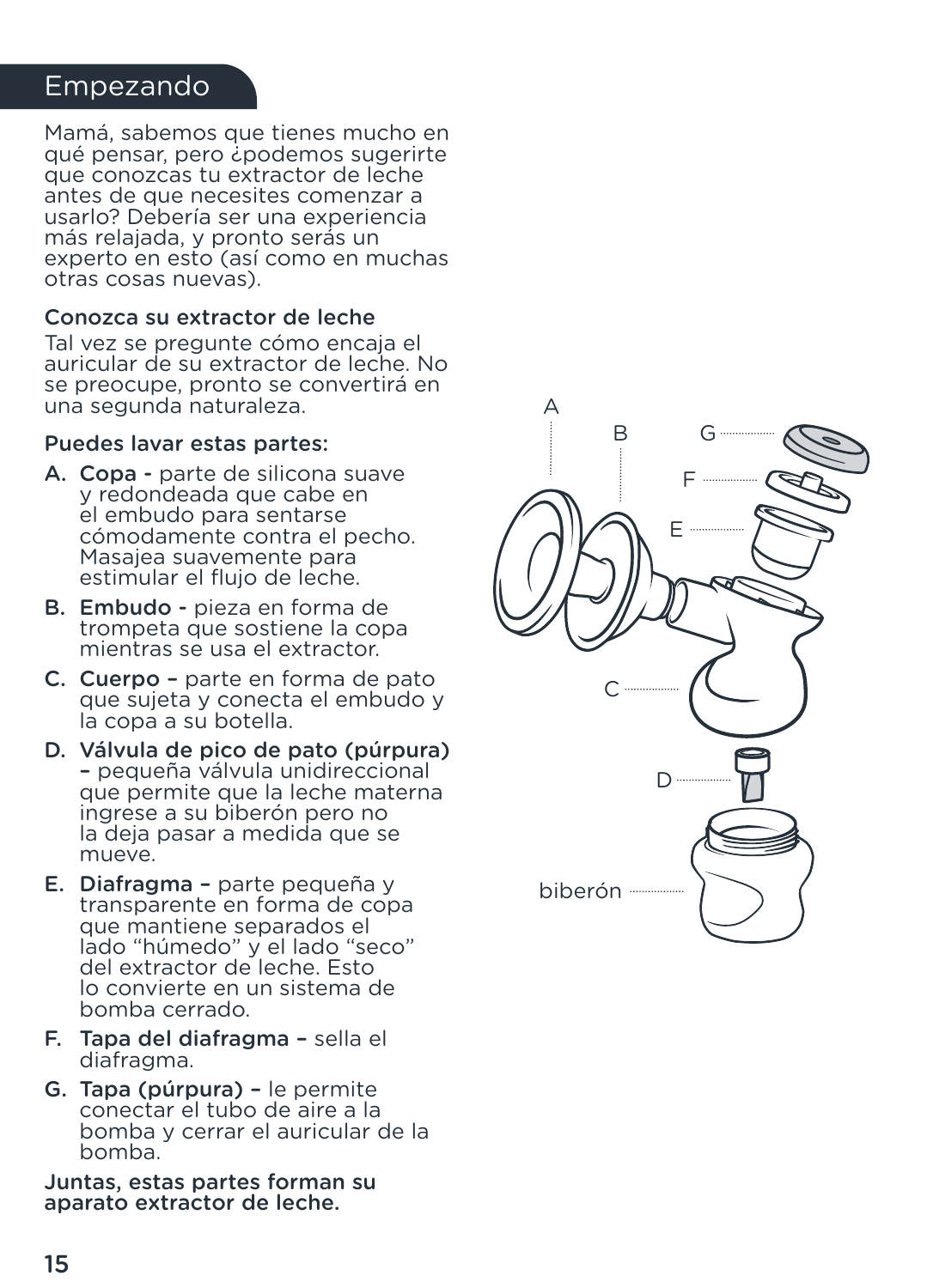#### NO lave estas partes:

Tubo de aire – tubo de plástico con conectores púrpuras en cada extremo que se unen su extractor de leche a la unidad de potencia.

Unidad de potencia – motor pequeño y portátil que potencia el masaje y la succión características de su extractor de leche.

- A. Botón de encendido / modo utilícelo para encender y apagar la bomba y cambia entre masaje y expresión/modos de bomba.
- B. Aumenta la potencia de succión.
- C. Reduce la potencia de succión.
- D. Pantalla LED muestra el modo, la hora y nivel de carga.

# Qué hacer y qué no hacer

LÁVESE las manos con jabón y agua y séquelas bien antes de manipular su extractor de leche.

LIMPIE a fondo y esterilice todas las partes de su extractor de leche que entran en contacto con la leche siguiendo las instrucciones a continuación. Hacer esto antes de usarlo por primera vez tiempo y después de cada uso.

# Cómo limpiar

Separa cada pieza del dispositivo y lavar elave con agua jabonosa limpia. NO use agua que haya usado para limpiar otros productos. NO lave el tubo de aire.

#### Enjuague bien con agua limpia.

También puedes lavar los componentes del extractor de leche en el estante superior de un lavavajillas. Coloque la válvula de pico de pato púrpura en la bandeja o cesta de los cubiertos del lavavajillas para que esté segura.

- E. Conector del tubo de aire conectar su tubo de aire a la unidad de potencia aquí.
- F. Toma USB conecte esto a un fuente de alimentación USB para recargar.
- G. Lazo de transporte hace que sea fácil moverse mientras usa el bomba. D G



NO lave ni esterilice el tubo de aire tubo. Esto puede hacer que las bacterias se acumulen en el tubo y dañará la unidad de poder.

NO lave, esterilice ni caliente la unidad de poder. Esto es peligroso y dañará la unidad de alimentación.

Esterilice todas las piezas de la bomba mediante esterilización por agua fría, por microondas, agua hirviendo o vapor eléctrico.

#### NO esterilice el tubo de aire.

Para mejores resultados, use Tommee Tippee esterilizadores eléctricos o de microondas.

Si necesitas limpiar el poder unidad, cable USB o tubo de aire, limpie el afuera con un paño limpio y húmedo.

NO lave ninguna de estas partes.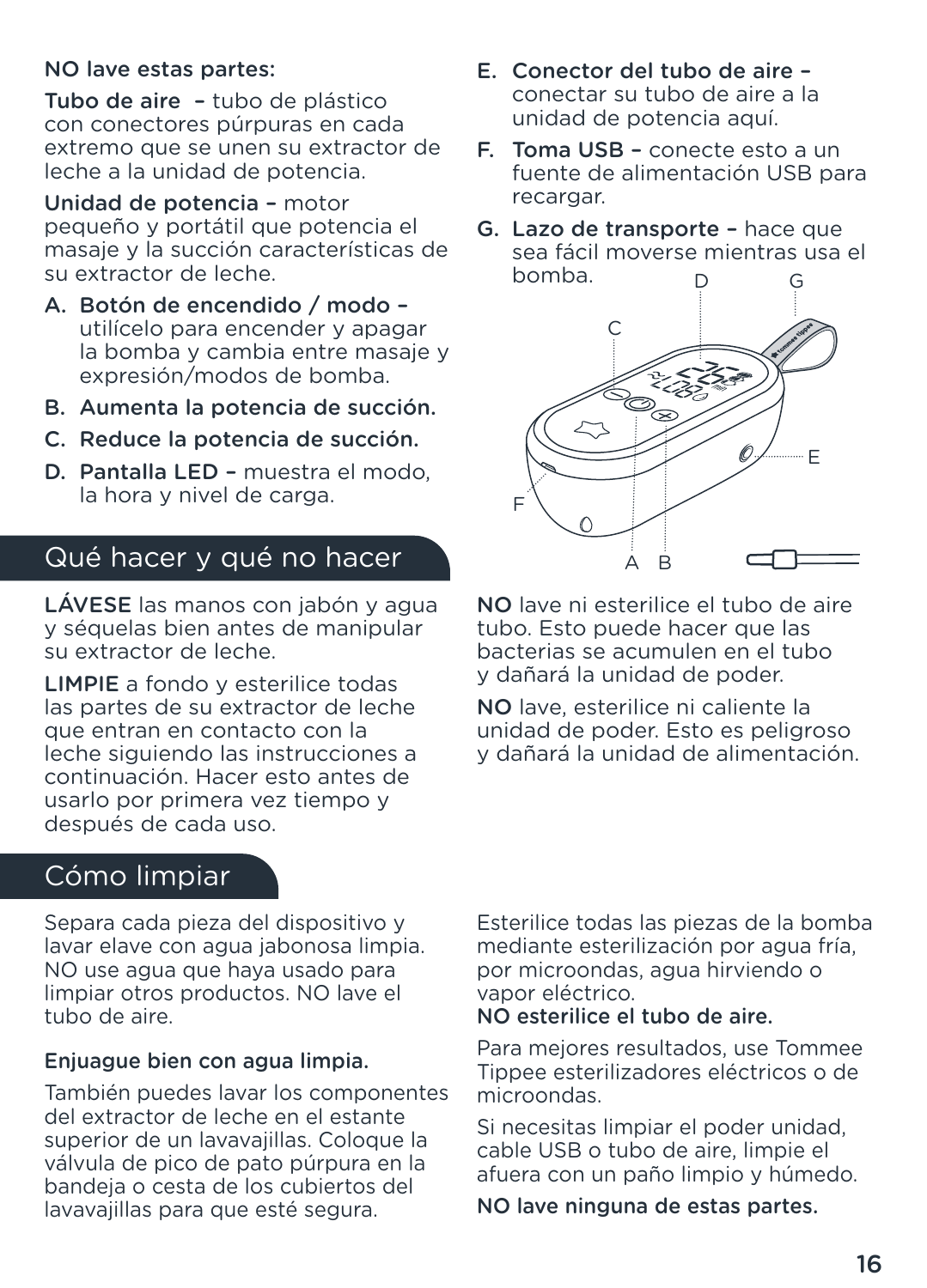# Cómo montar su extractor de leche

Cada vez que utilice su extractor de leche, revise todas las partes de la bomba y unidad de potencia por cualquier daño. Lávese las manos con jabón y agua y séquelas bien antes de manipular su extractor de leche.

Asegúrese de que todas las partes de la bomba han sido lavadas, limpiadas y esterilizadas, y están completamente secas.



1. Coloque el diafragma transparente en la parte superior del cuerpo y empuje hacia abajo suavemente para obtener un buen sello.



2. Coloque la tapa transparente del diafragma sobre el diafragma y empuje hacia abajo suavemente para sellar.



3. Coloque la tapa morada sobre la parte superior del cuerpo y gírelo en sentido horario hasta que quede cerrada.



4. Empuje la copa de silicona suave en la parte más amplia del embudo y suavizar su labio uniformemente sobre el borde.

Trabaja a tu alrededor el borde para asegurarse de que la taza se ajusta se ajusta de manera suave, uniforme y segura. Los dos hoyuelos en la copa deben ser claro para permitir que entre el aire entre por el embudo.

Si su unidad de potencia no tiene suficiente carga, conecte el USB conducir a cualquier toma USB para alimentarlo. NO conecte un cable USB a un enchufe estándar.

Una vez que lo haya instalado y usado, no tendrá que sacar la copa de silicona de la bocina a menos que la leche o la suciedad quedan atrapadas dentro. Entonces tú puedes aliviar los bordes de la copa des embudo y sepárarlos suavemente para limpiarlos.



5. Ahora alise el borde de la copa de silicona alrededor del extremo angosto de la bocina de la misma manera.



6. Empuje la bocina con la copa unida al cuerpo hasta que esté completamente enganchada y segura. Ponga el auricular de la bomba boca abajo.



7. Inserte la válvula púrpura de pico de pato. Presione suavemente los lados de la válvula para asegurarse de que esté abierta.





- 8. Atornille una botella Tommee Tippee Closer to Nature o Advanced Anti-Colic. Este extractor de leche está diseñado para adaptarse a todas las botellas Tommee Tippee Closer to Nature y Advanced Anti-Colic y las bolsas de leche Express & Go / Pump & Go con anillos adaptadores. (Excluye los biberones de vidrio Closer to Nature de Tommee Tippee)
- 9. Coloque la bomba ensamblada en una superficie plana. Conecte un extremo del tubo de aire a la tapa púrpura del cuerpo de la bomba y el otro a la unidad de potencia. Va en el agujero en el lateral.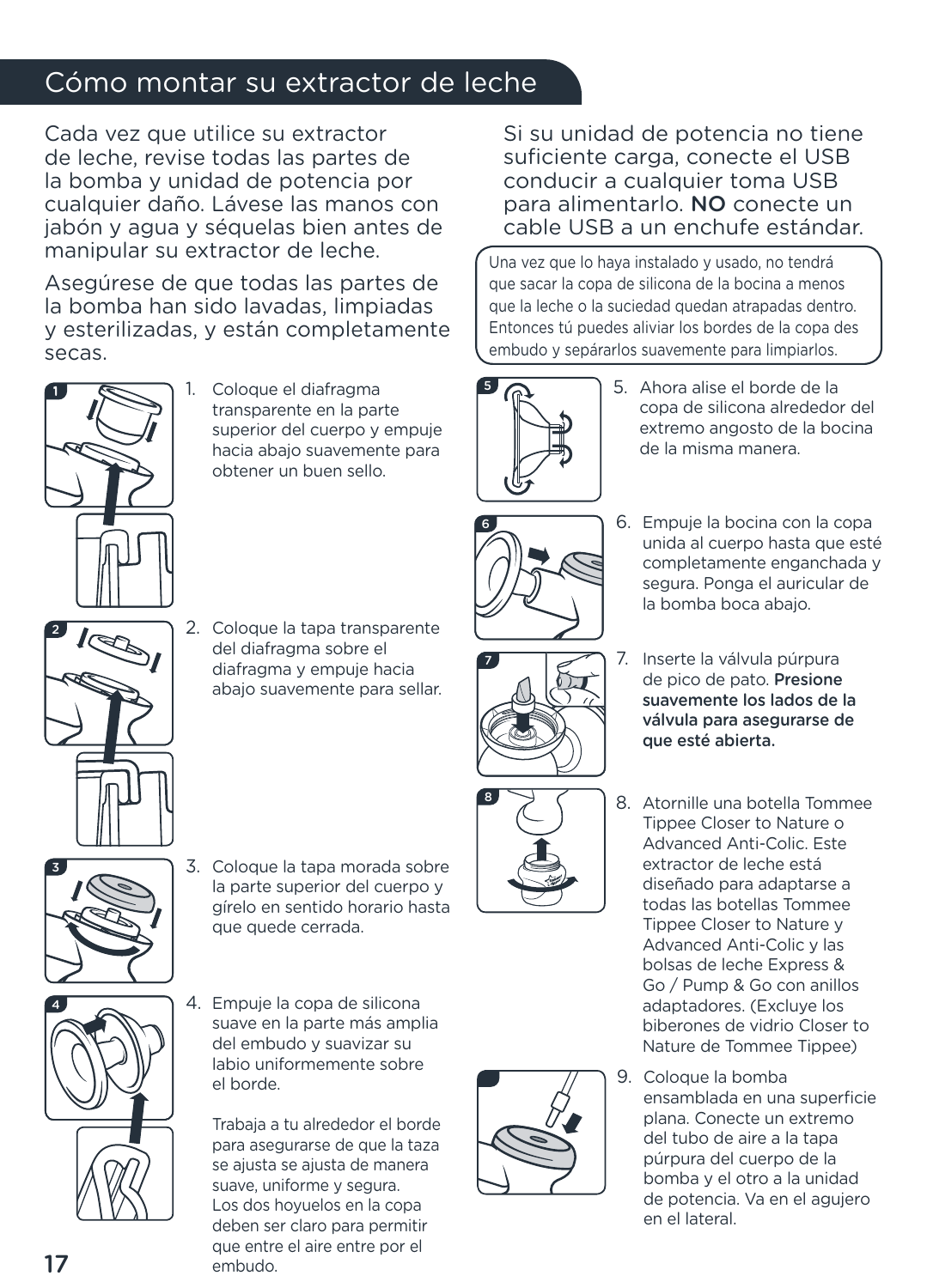# Cómo cargar la unidad de potencia

La unidad de alimentación para su extractor de leche utiliza una batería similar a la de su teléfono móvil. Cárguelo para poder alimentar su extractor de leche en cualquier lugar e incluso moverlo alrededor mientras lo estás usando.

La unidad de potencia vendrá con algo de carga, pero debe cargarla completamente antes del primer uso.



#### Para cargar la unidad de potencia

1. Conecte un extremo del cable USB a su unidad de alimentación y el otro a una toma de corriente USB, p. ej. un cargador de teléfono móvil, computadora portátil, batería USB, toma USB de coche o toma USB de pared. NO conecte el cable USB directamente a una toma de corriente eléctrica.



2. El ícono LED de la batería parpadeará para mostrar que su unidad de potencia se está cargando.



3. Cuando esté completamente cargada, las tres luces LED permanecerán encendidas.

Puede conectar su extractor de leche a la unidad de potencia y usarlo mientras la batería se está cargando. Simplemente significa que debe permanecer cerca de la fuente de alimentación USB.

## Qué significan los símbolos?



La batería está completamente cargada.







La batería se está cargando.



Carga baja - le quedan hasta 15 minutos de energía.



Modo de masaje – masaje suave intercalado con acción de bombeo para estimular el flujo de leche.



Modo expreso – acción de bombeo regular para extraer la leche.



Nivel Masaje - 5 niveles. Express - 9 niveles.

Temporizador - le permite controlar cuánto tiempo lleva bombeando. La unidad de alimentación se apagará automáticamente después de 30 minutos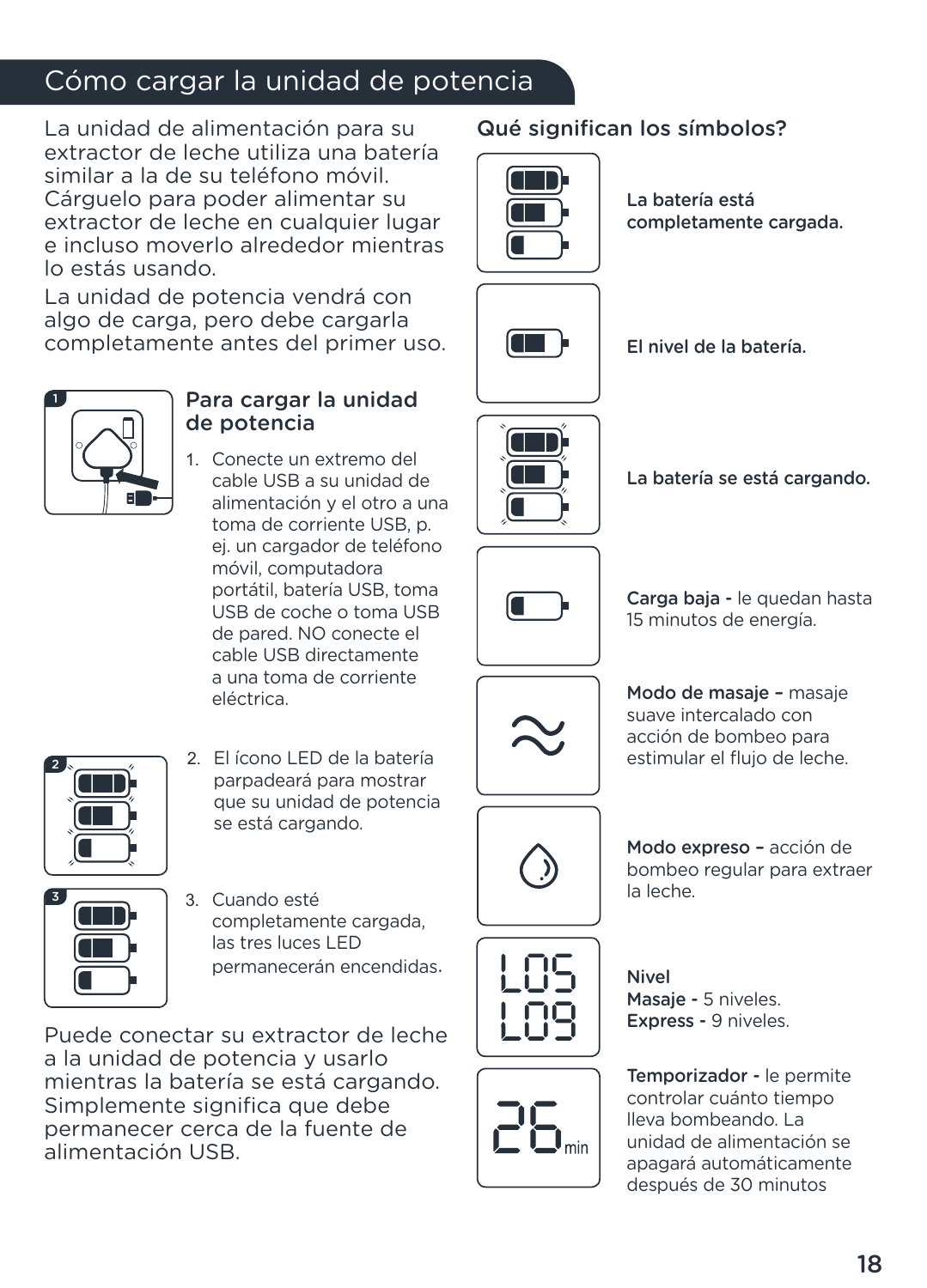# Usando su extractor de leche

De acuerdo mamá. Usted ha limpiado, ensamblado su extractor de leche, y ha encendido su unidad de potencia.

Estás preparado ylista para empezar ...

Hagámoslo.

El mejor momento para usar su extractor de leche es después de la primera alimentación del día. (a menos que su asesor de lactancia le haya dicho algo diferente).



Póngase en una posición cómoda, sentado, de pie o medio acostado. Lo importante es mantener el auricular de la bomba en posición vertical mientras lo sostiene contra su pecho. También necesitará una superficie plana cerca para poner la bomba y la botella cuando haya terminado.



Sostenga el auricular de la bomba alrededor del cuello estrecho del cuerpo. Sosténgalo en la mano que se sienta más cómoda. A medida que lo use, es posible que le resulte más cómodo rodear la botella con la mano. No lo sostenga por el tubo de aire.



2. Coloque la copa de silicona suave unida a la bocina sobre su seno para que selle completamente con su pezón en el centro del agujero, no necesita cubrir toda su areola o seno con la bocina, así que no lo fuerces. Debe sentarse cómodamente. Si no se siente bien, relájese y reposicione.



3. Una vez que esté listo, mantenga presionado el botón de encendido en la unidad de encendido. La bomba comenzará con un suave ritmo de masaje que imita la forma en que su bebé se aferra a su pezón para ayudarlo a comenzar a producir leche. Le dará 10 pulsos cortos y un bombeo más larga.



4. Después de aproximadamente un minuto, la bomba se moverá automáticamente a configuraciones de masaje más potentes. Si desea pasar a una configuración más potente, presione el botón "+".

Si desea pasar a una configuración de masaje menos potente y más corta, presione el botón "-". Una configuración más potente no necesariamente hace que su leche llegue más rápido. Recuerda, no es una carrera; se trata de lo que es cómodo para ti.





- 5. Una vez que sienta o vea su leche, puede cambiar al modo Express / Pump. Esto le brinda una acción de bombeo más regular y prolongada para ayudarlo a extraer la leche. Presione el botón de selección de encendido / modo una vez para cambiar al modo Express / Pump.
- 6. Para pasar a una configuración de bomba más potente y más larga, presione el botón "+". Para pasar a una configuración de bomba menos potente y más corta, presione el botón "-". La energía se apagará automáticamente después de 30 minutos en el modo Bombeo/Extracción.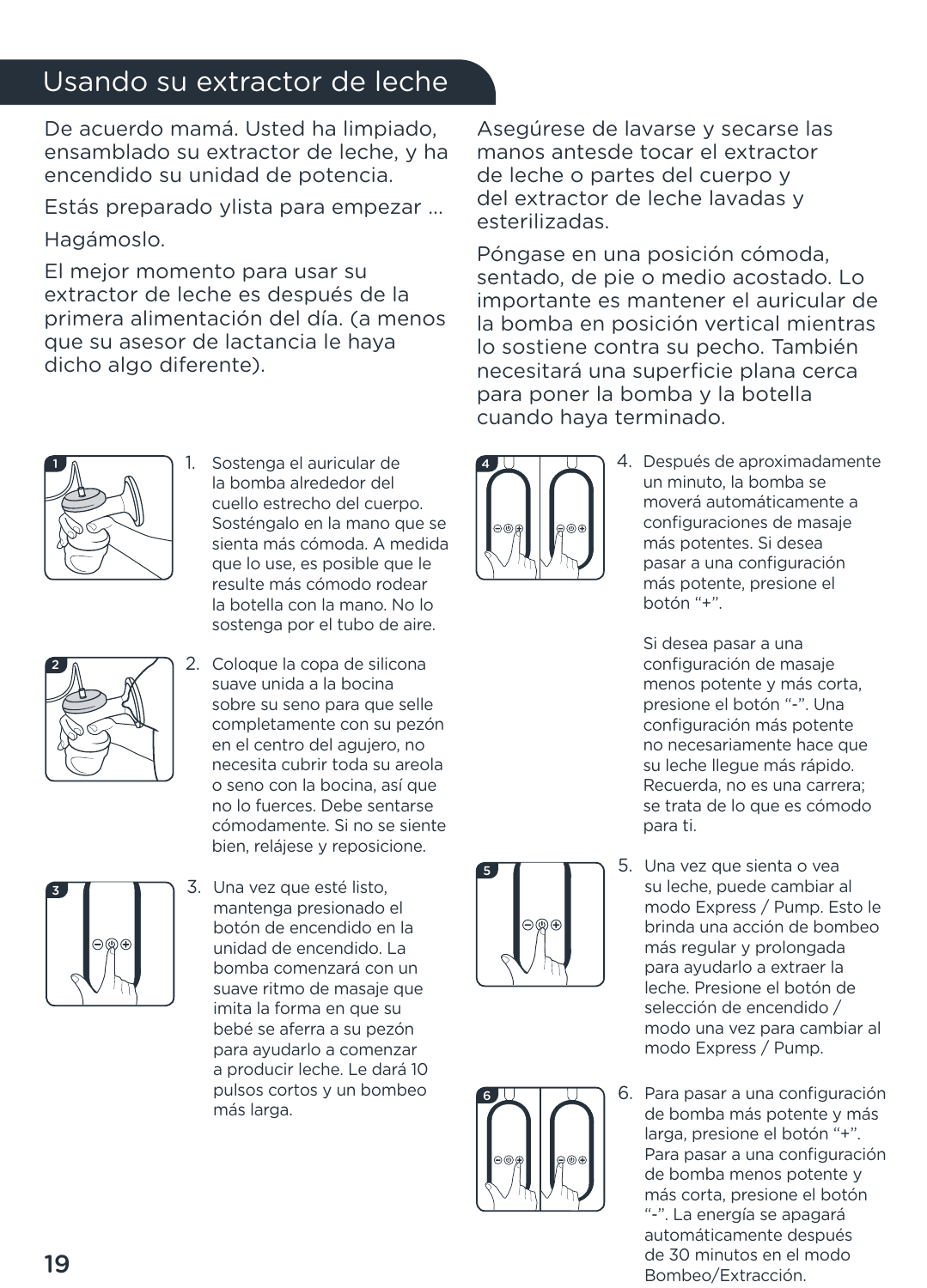#### Cuando quiera detener la extracción

• Cuando la leche ya no fluya libremente, presione y mantenga presionado el botón de encendido de la unidad de potencia para apagar la bomba.



- Desconecte el tubo de aire de la tapa del cuerpo y desenrosque suavemente la botella de la bomba.
- Puede almacenar su leche materna en este biberón, agregando una tapa limpia esterilizada o una tetina y una tapa (consulte a continuación para obtener consejos de almacenamiento). O decantarla en otra botella o bolsa limpia y esterilizada para alimentar a su bebé.
- Cuando termine de usar la bomba. desarme todas las piezas y limpie y esterilice como se describe en la sección de limpieza en la página 3. No limpie ni esterilice el tubo de aire.
- Enchufe su unidad de alimentación en un punto de carga USB para recargarla y dejarla para la próxima vez.
- Si lo desea, puede hacer una pausa durante la extracción para cambiar de posición o seleccionar un ajuste inferior. Está bien extraer la bomba de su seno en cualquier momento. Siempre puedes volver más tarde.
- Puede usar el temporizador incorporado para controlar durante cuánto tiempo se está expresando. La unidad de potencia se apagará automáticamente después de 30 minutos de extracción.

Si usar este extractor de leche es más doloroso que cuando amamanta, deje de usarlo de inmediato.

La copa de silicona suave debe sentirse cómoda contra su seno.

Cuando bombee su pezón, debe sentarse cómodamente en el centro de la copa de silicona y se extenderá por el tubo mediante una succión suave. La bomba crea un sello alrededor de su areola y pezón. Tu no

necesita cubrir la totalidad de su areola o seno cubierto por la bocina. No fuerce su seno o pezón dentro del cuerno.

No incline la botella mientras expresa. Manténgalo en posición vertical para que la leche fluya hacia la botella.

No necesita una succión fuerte para extraer la leche justo detrás del pezón. Use el modo y la configuración de potencia que más se siente. Cómodo para ti. Esto puede ser diferente en diferentes momentos del día o en diferentes etapas de su experiencia de amamantamiento.

Los LED iluminados y la unidad de bomba silenciosa le permiten usar la bomba por la noche sin molestar a los demás cuando desea mantener las luces bajas.

Adjunte el lazo de transporte morado a un presilla para cinturón o clip para ayudarlo a transportar la fuente de energía portátil y poder liberaruna mano mientras se expresa o se mueve.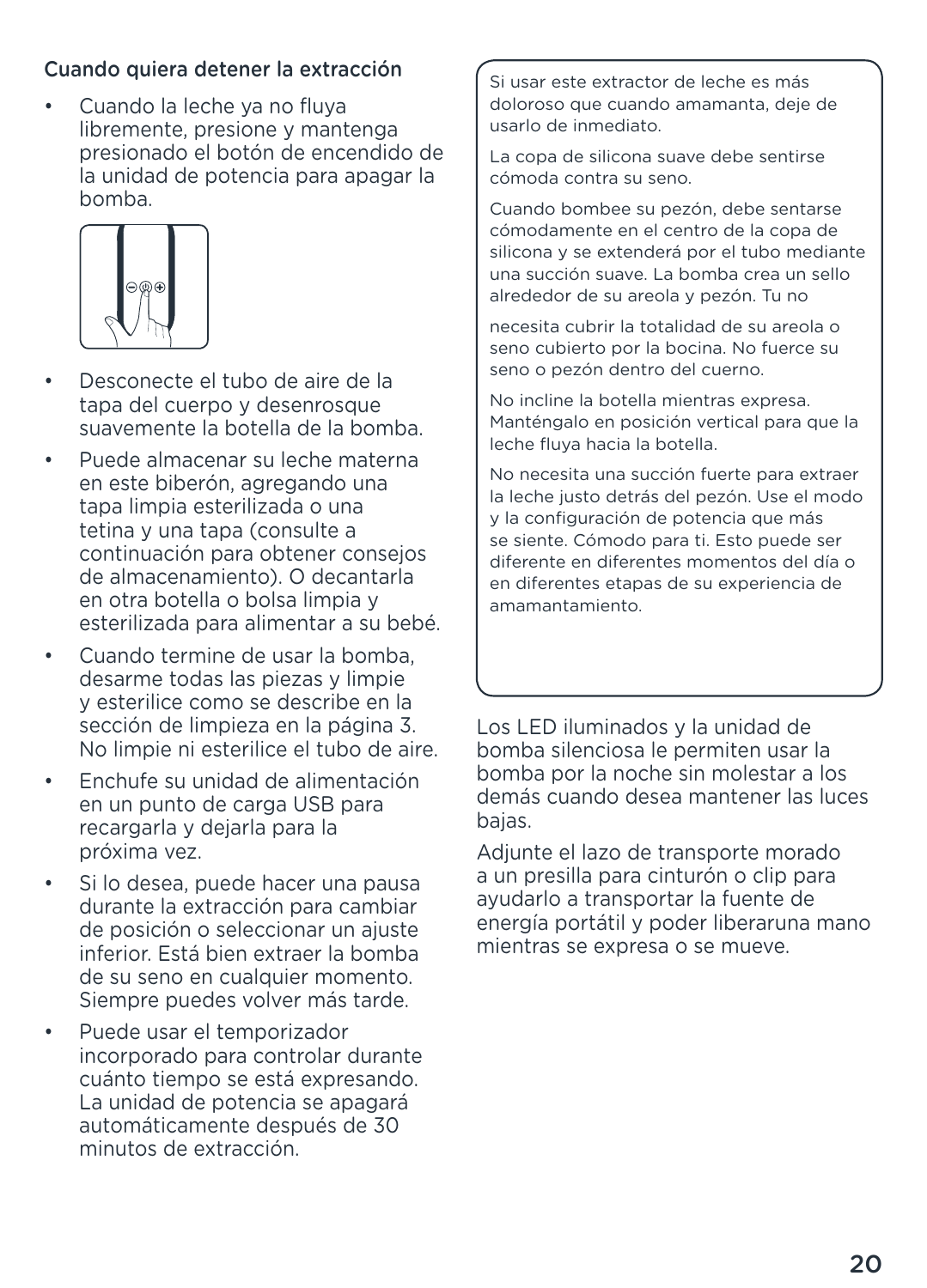# Almacenar la leche materna

| Método de almacenamiento<br>de leche | Uso<br>dentro de | <b>RECUERDA</b>                                                                                                                                                                                                                                                                                                                                    |
|--------------------------------------|------------------|----------------------------------------------------------------------------------------------------------------------------------------------------------------------------------------------------------------------------------------------------------------------------------------------------------------------------------------------------|
| Temperatura ambiente <25 °C          | 6 horas          | • Nunca descongele ni<br>caliente la leche en el<br>microondas<br>• Nunca vuelva a congelar<br>la leche materna<br>• Una vez descongelada, la<br>leche debe mantenerse<br>en el refrigerador y usarse<br>dentro de las 12 horas<br>• No hierva la leche<br>materna<br>• Tire a la basura cualquier<br>resto de leche después de<br>la alimentación |
| Refrigerado a 5-10 ° C               | 3 días           |                                                                                                                                                                                                                                                                                                                                                    |
| Refrigerado a 0-4 ° C                | 6 días           |                                                                                                                                                                                                                                                                                                                                                    |
| Refrigerado antes de<br>congelar     | 24 horas         |                                                                                                                                                                                                                                                                                                                                                    |
| Una vez congelado                    | 6 meses          |                                                                                                                                                                                                                                                                                                                                                    |
| Descongelado antes<br>de alimentar   | 12 horas         |                                                                                                                                                                                                                                                                                                                                                    |

- Cuando desee congelar la leche materna, deje espacio en la parte superior del biberón para que se expanda. Es más fácil congelar la leche en cantidades individuales de alimento de 60-125 ml / 2-4 oz.
- Su leche materna puede separarse en capas cuando la almacena. Agítelo para mezclarlo bien antes de alimentar a su bebé.
- Descongele la leche congelada en la nevera o coloque la botella en agua tibia hasta que alcance la temperatura corporal.O use un calienta biberones Tommee Tippee.
- Si desea llevar consigo leche extraída, asegúrese de que se mantenga fría o congelada hasta que necesite alimentar a su bebé.

# Cómo utilizar su extractor de leche fuera de casa

El extractor de leche eléctrico está diseñado para darle la libertad de extraer la leche materna en casa, en el trabajo o en cualquier lugar que le resulte cómodo. Con la fuente de energía portátil y recargable, no necesita estar conectado a una toma de corriente para usarla, por lo que incluso puede moverse mientras se expresa.

#### Cosas importantes para recordar:

- Para mantener su extractor de leche estéril mientras viaja, llévelo en una bolsa de esterilizador de viaje y microondas Tompee Tippee. No coloque la unidad de potencia o el tubo de aire en la bolsa esterilizadora.
- Siempre guarde el auricular y la unidad de energía del extractor de leche en un lugar fresco y seco, alejado del calor y la humedad, y fuera de la luz solar directa.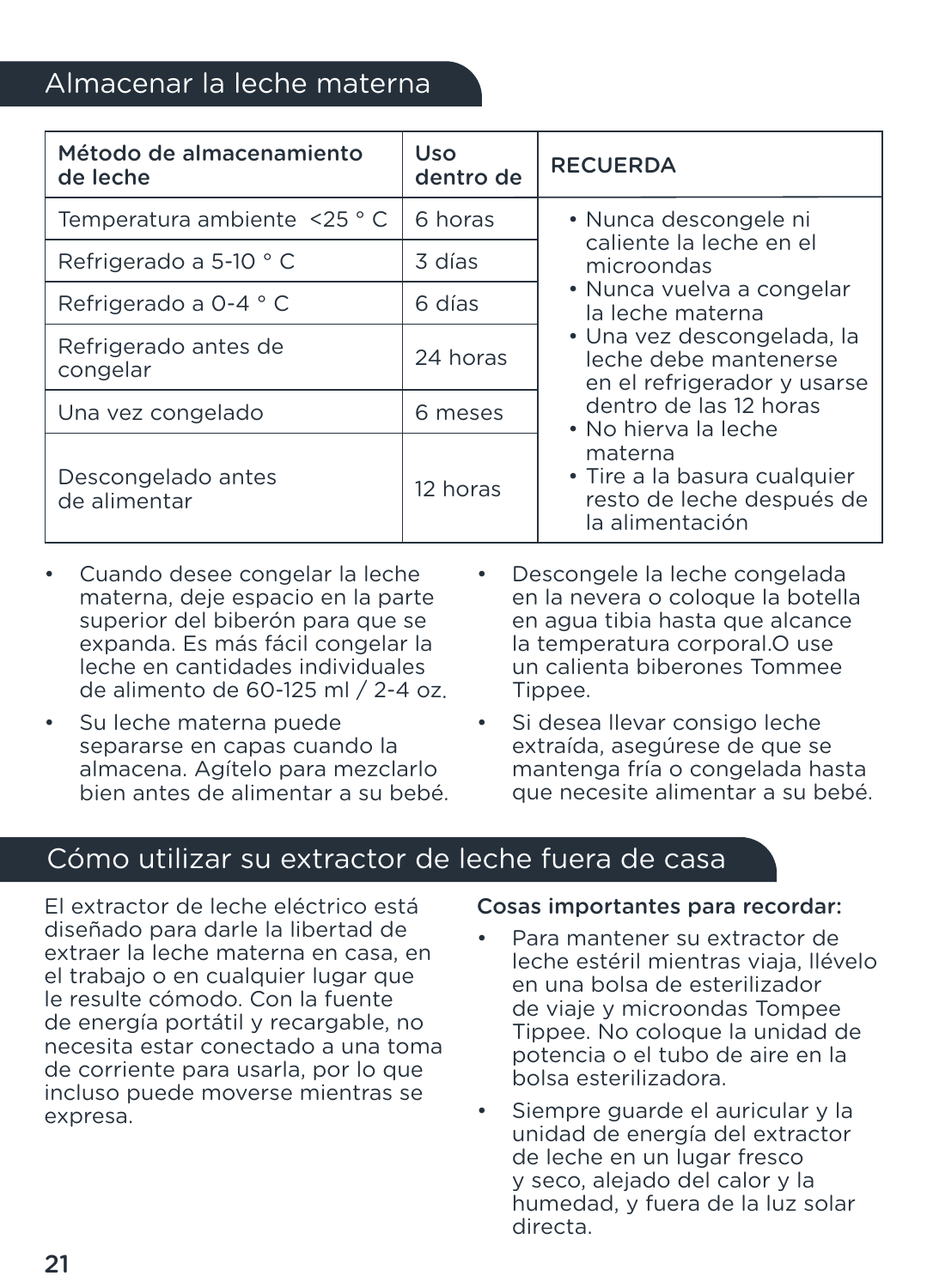# **RECUERDA**

# QUÉ HACER

- $\sqrt{\ }$  Siempre lávese las manos y las superficies con las que su extractor de leche entrará en contacto.
- $\checkmark$  Siga las instrucciones de limpieza, esterilización y configuración de esta guía. Haga esto antes de usarlo por primera vez y después de cada uso.
- Mantenga la bomba alejada de la luz solar directa.
- Desconéctelo de la fuente de alimentación USB cuando no esté en uso.

# Salud y seguridad

- Mantenga limpios su extractor de leche y cualquier otra cosa que use alrededor de la lactancia. Lave todas las partes lavables de su bomba y esterilícelas antes de usar.
- No coloque muebles u otras obstrucciones en el cable USB o en el tubo de aire, y asegúrese de que nadie pueda pisarlos o tropezarse con ellos. Manténgalos fuera del alcance de su bebé y de cualquier niño pequeño.

### Registre su extractor de leche

- Obtendrá un año de garantía adicional de forma totalmente gratuita.
- Recibirá soporte más rápidamente ya que tenemos información registrada sobre usted.
- Será el primero en recibir información sobre las actualizaciones de los productos.

Visite tommeetippee.com/product-registration para registrarse. Es rápido y fácil.

### QUÉ NO HACER

- × No limpiar con solventes o productos químicos fuertes.
- × No lo use mientras conduce o maneja maquinaria.
- × No lo use mientras se baña o se ducha. No es resistente al agua.
- × No lo use mientras duerme.
- × No lo use en temperaturas inferiores a 10 grados centígrados.
- × No lo use si el cable USB o la unidad del motor están dañados.
- × No comparta su extractor de leche con otras mamás.
- Mantenga el cable USB y el tubo de aire lejos de superficies calientes como radiadores y tuberías de calefacción central.
- Nunca use la unidad de alimentación de su extractor de leche con otra cosa que no sea una fuente de alimentación USB certificada.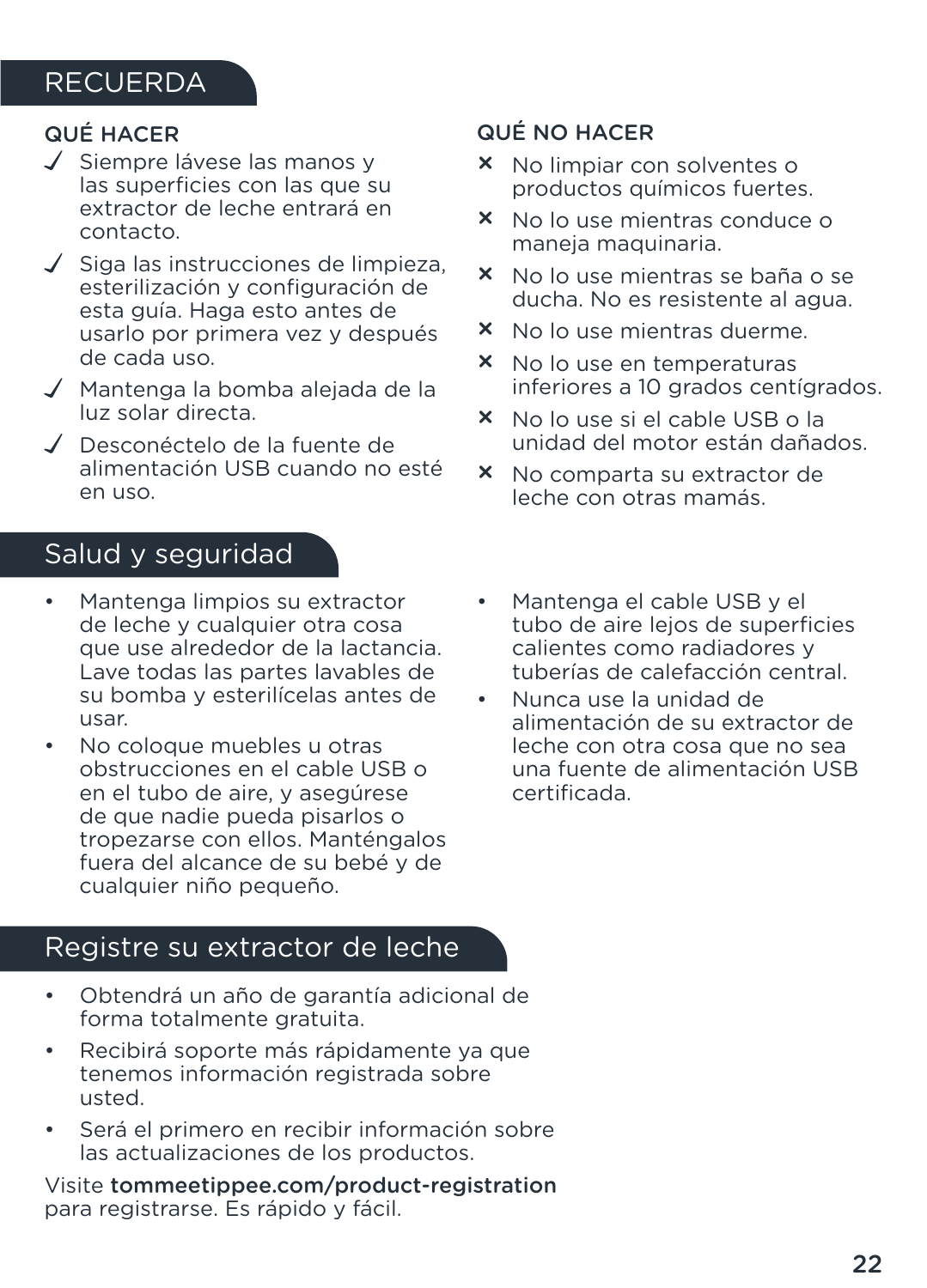# Consejos y preguntas frecuentes

#### Familiarícese con tu extractor de leche

- A menos que le indiquen lo contrario, el mejor momento para probar su extractor de leche por primera vez es después de la primera alimentación del día de su bebé.
- Asegúrese de estar en una posición cómoda e intente relajarse.
- No estás tratando de succionar la leche. Viene justo detrás de tu pezón. Comience con el modo y la potencia que se siente más cómoda y le permite extraer su leche.
- Usar su extractor de leche no debería doler. Si es así, intente una configuración más suave. Luego revisa tus senos. Si tiene áreas rojas o calientes, deje de usar el extractor de leche y póngase en contacto con su asesor de lactancia lo antes posible.
- Cada mamá es diferente. Solo puede producir un poco de leche o fluir libremente. Es posible que solo produzca más leche en diferentes momentos del día (mañana o tarde) o en diferentes volúmenes de un seno a otro. El extractor de leche eléctrico Tommee Tippee le permite elegir diferentes configuraciones para adaptarse a usted en diferentes momentos
- No continúe usando la bomba una vez que su leche haya dejado de llegar. Dale un descanso a tus senos.

#### Preguntas frecuentes

#### Ayuda: no hay o hay muy poca succión. ¿Que puedo hacer?

Es muy probable que entre aire en por alguna parte , lo que significa que la bomba no funcionará correctamente.

- Verifique que el tubo de aire esté bien conectado en ambos extremos y que no haya torceduras.
- Asegúrese de que la copa de silicona suave esté firmemente unida a la bocina en la parte superior e inferior y forme un sello cómodo alrededor de su seno. Ajuste su posición si es necesario.
- Verifique que la válvula de pico de pato esté limpia y se abra fácilmente. Aprieta suavemente si está atascado.
- Compruebe que el diafragma y la tapa del diafragma estén seguros y que no haya signos de daños.

#### ¿Podría la leche ser succionada por la unidad de alimentación?

No. Si ha colocado el diafragma y la tapa correctamente, el tubo de aire y la bomba están separados de su leche y no pueden entrar en contacto con la unidad de potencia. Es lo que se conoce como bomba cerrada.

#### ¿Por qué tengo que usar una botella de Tommee Tippee?

El extractor de leche eléctrico Tommee Tippee Made for Me ™ está diseñado para adaptarse perfectamente a los biberones y bolsas Tommee Tippee. Es posible que tenga fugas y derrames si usa otras marcas de botellas y recipientes que no se ajustan correctamente. Excluye los biberones de vidrio Closer to Nature de Tommee Tippee.

#### Las luces LED parpadean en la unidad de alimentación. ¿Deberia estar preocupado?

Hemos puesto mucha energía en una pequeña unidad de energía portátil, por lo que si usa los niveles más altos, puede notar que las luces LED se atenúan o parpadean. No hay de qué preocuparse. Es solo más potencia yendo al motor de la bomba.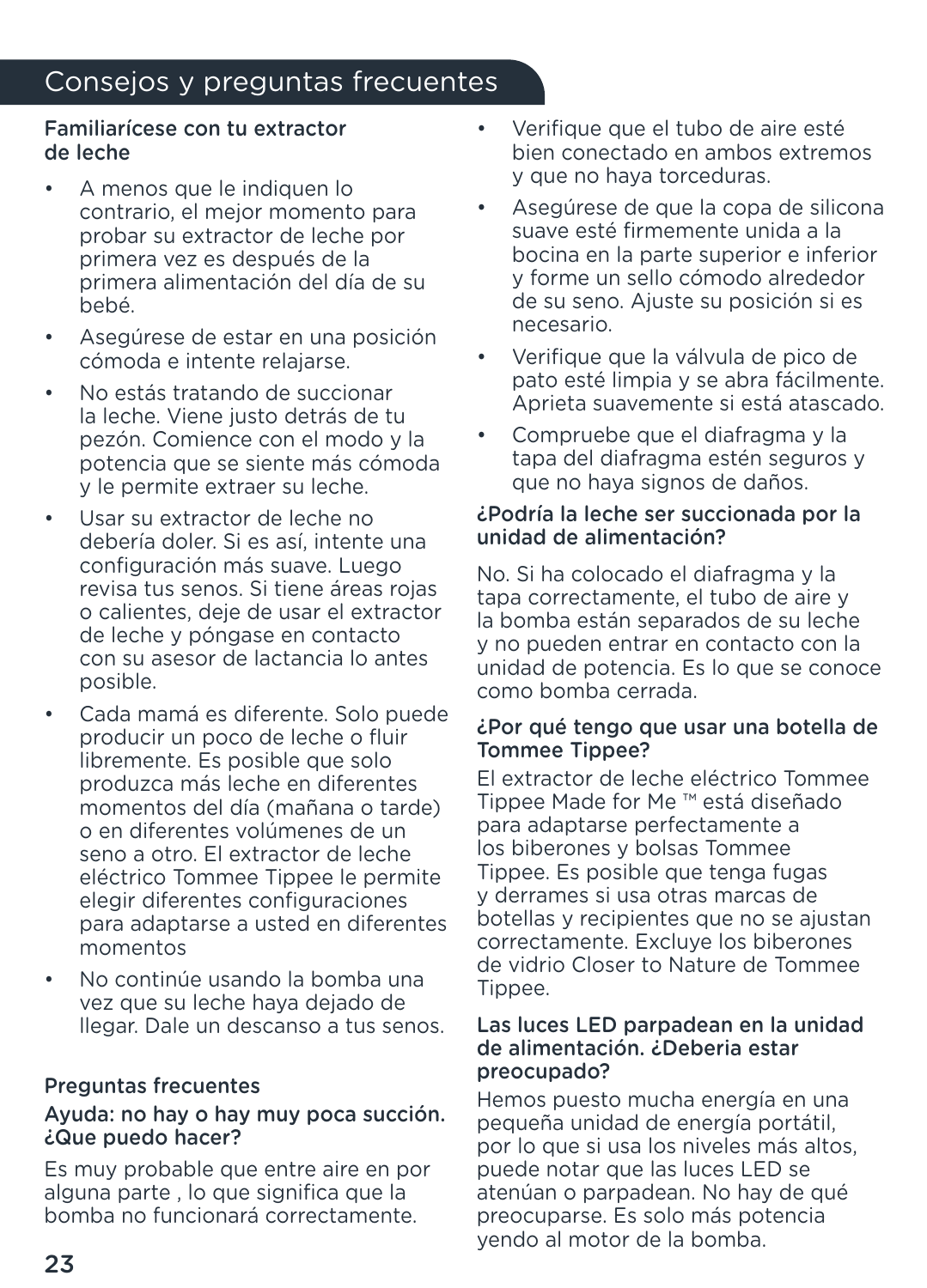# Símbolos del dispositivo



Indica que la unidad es resistente a la condensación y a la entrada de los dedos



Cumplimiento de los requisitos de la Comisión Federal de Comunicaciones



Mantenga el dispositivo seco



Que el producto contiene una batería de Iones de Litio

Voltage 5v= Power 3.5W

La potencia y el voltaje consumidos por el dispositivo cuando se conecta a una toma USB



El producto tiene doble aislamiento (Dispositivo de Clase II)



En algunos países, esto es un aparato médico y esto indica que este producto contiene piezas que entran en contacto físico con el paciente



¡Advertencia!



Número de serie

Temperatura: 32 F - 113 F Humedad: 10% - 85% Presión atmosférica: 850 Hpa - 1060 Hpa

Rango de temperatura nominal: 50F - 104F Humedad relativa nominal: 10% - 85% Presión atmosférica nominal: 850 Hpa - 1060 Hpa

El almacenamiento prolongado debe realizarse en un lugar seco y fresco

- 1. Este equipo ha sido probado y cumple con los límites para dispositivos médicos de la norma EN60601-1-2. Estos límites están diseñados para proporcionar una protección razonable contra interferencias perjudiciales en una instalación médica típica.
- 2. Este equipo genera, utiliza y puede irradiar energía de radiofrecuencia y, si no se instala y utiliza de acuerdo con las instrucciones, puede causar interferencias perjudiciales a otros dispositivos en las proximidades. Sin embargo, no hay garantía de que no se produzcan interferencias en una instalación en particular.
- 3. Si este equipo causa interferencias perjudiciales a otros dispositivos, lo que puede determinarse apagando y encendiendo el equipo, se recomienda al usuario que intente corregir la interferencia mediante una o más de las siguientes medidas:
- Reoriente o reubique el dispositivo receptor.
- Aumente la separación entre los equipos.
- Conecte el equipo a una toma de corriente de un circuito diferente al que están conectados los otros dispositivos.
- Consulte al fabricante o al técnico de servicio para obtener ayuda.